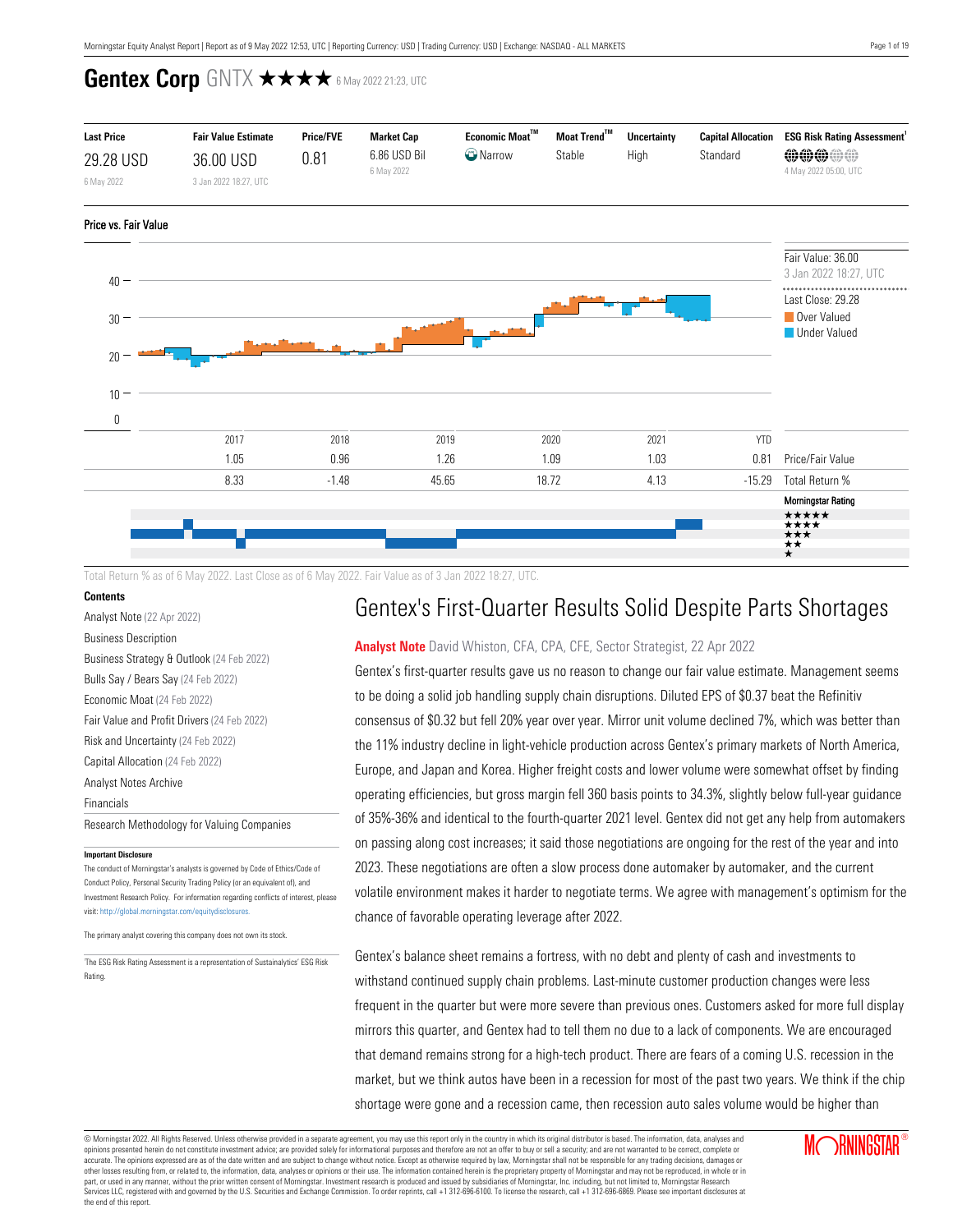| <b>Last Price</b> | <b>Fair Value Estimate</b> | <b>Price/FVE</b> | <b>Market Cap</b>          | Economic Moat™  | Moat Trend <sup>™</sup> | <b>Uncertainty</b> | <b>Capital Allocation</b> | <b>ESG Risk Rating Assessment</b>     |
|-------------------|----------------------------|------------------|----------------------------|-----------------|-------------------------|--------------------|---------------------------|---------------------------------------|
| 29.28 USD         | 36.00 USD                  | 0.81             | 6.86 USD Bil<br>6 May 2022 | <b>W</b> Narrow | Stable                  | High               | Standard                  | <b>@@@@@</b><br>4 May 2022 05:00, UTC |
| 6 May 2022        | 3 Jan 2022 18:27, UTC      |                  |                            |                 |                         |                    |                           |                                       |

### **Sector Industry A** Consumer Cyclical Auto Parts

#### <span id="page-1-0"></span>**Business Description**

Gentex was founded in 1974 to produce smoke-detection equipment. The company sold its first glare-control interior mirror in 1982 and its first model using electrochromic technology in 1987. Automotive revenue is about 98% of total revenue, and the company is constantly developing new applications for the technology to remain on top. Sales in 2021 totaled about \$1.7 billion with 41.8 million mirrors shipped. The unit mix breaks out as 65% interior and 35% exterior, versus about 32% exterior in 2020. The company is based in Zeeland, Michigan.

recent annualized industry light-vehicle sales. So between that view, the balance sheet, and Gentex innovating in nanosensing, lighting, and camera technology, we see the company as well positioned for the future.

### <span id="page-1-1"></span>**Business Strategy & Outlook** David Whiston, CFA, CPA, CFE, Sector Strategist, 24 Feb 2022

Gentex manufactures auto-dimming rear- and side-view mirrors that use electrochromic technology. These mirrors automatically darken to eliminate headlight glare for drivers and have many other applications. With over 2,000 patents worldwide, some valid through 2044, and a dominant 91% market share, up from 77% in 2003, Gentex has a narrow economic moat it should be able to protect for a long time, in our opinion.

The growth prospects for auto-dimming mirrors look strong. We estimate that in 2021, about 36% of all light vehicles produced had interior auto-dimming mirrors, and exterior auto-dimming mirror penetration is far below interior. Demand remains healthy with annual revenue growth often exceeding industry vehicle production growth. Growth will come from increased vehicle penetration as more automakers make the safety benefit of auto-dimming technology available and as Gentex's research leads to new, advanced-feature mirrors that ultimately become standard products.

Active safety is a very fast-growing field, so more camera products are likely to show up on other vehicle programs and Gentex develops its own cameras. A recent example is the full display mirror, which the driver can toggle between a normal auto-dimming mirror and a display image while driving at high speed. Other growth areas include biometrics in mirrors and nanofiber chemical sensing technology, which we see having application in autonomous ride hailing, dimmable sunroofs, universal toll payments, and a partnership with Simplenight for booking entertainment or e-commerce activities in the vehicle. Gentex also owns HomeLink, which is an in-vehicle connectivity system linking the vehicle to one's residence for garage or Internet of Things applications.

The future beyond autos (98% of revenue) looks bright to us, too. The company supplies auto-dimming passenger windows for the Boeing 787, 777X, and unspecified Airbus planes. Gentex is also exploring healthcare smart lighting applications with the Mayo Clinic, movable lighting in airplane passenger cabins, nanofiber sensing could have security uses outside of the auto industry, and using its camera technology to help the visually impaired.

<span id="page-1-2"></span>**Bulls Say** David Whiston, CFA, CPA, CFE, Sector Strategist, 24 Feb 2022

- $\blacktriangleright$  Auto-dimming technology has applications to other parts of the car like headlights, as well as outside autos such as airplane windows. Although small now, markets outside the auto industry could prove to be very large businesses down the road.
- $\blacktriangleright$  The company's financial health is so strong that we think Gentex can survive any downturn in the U.S.

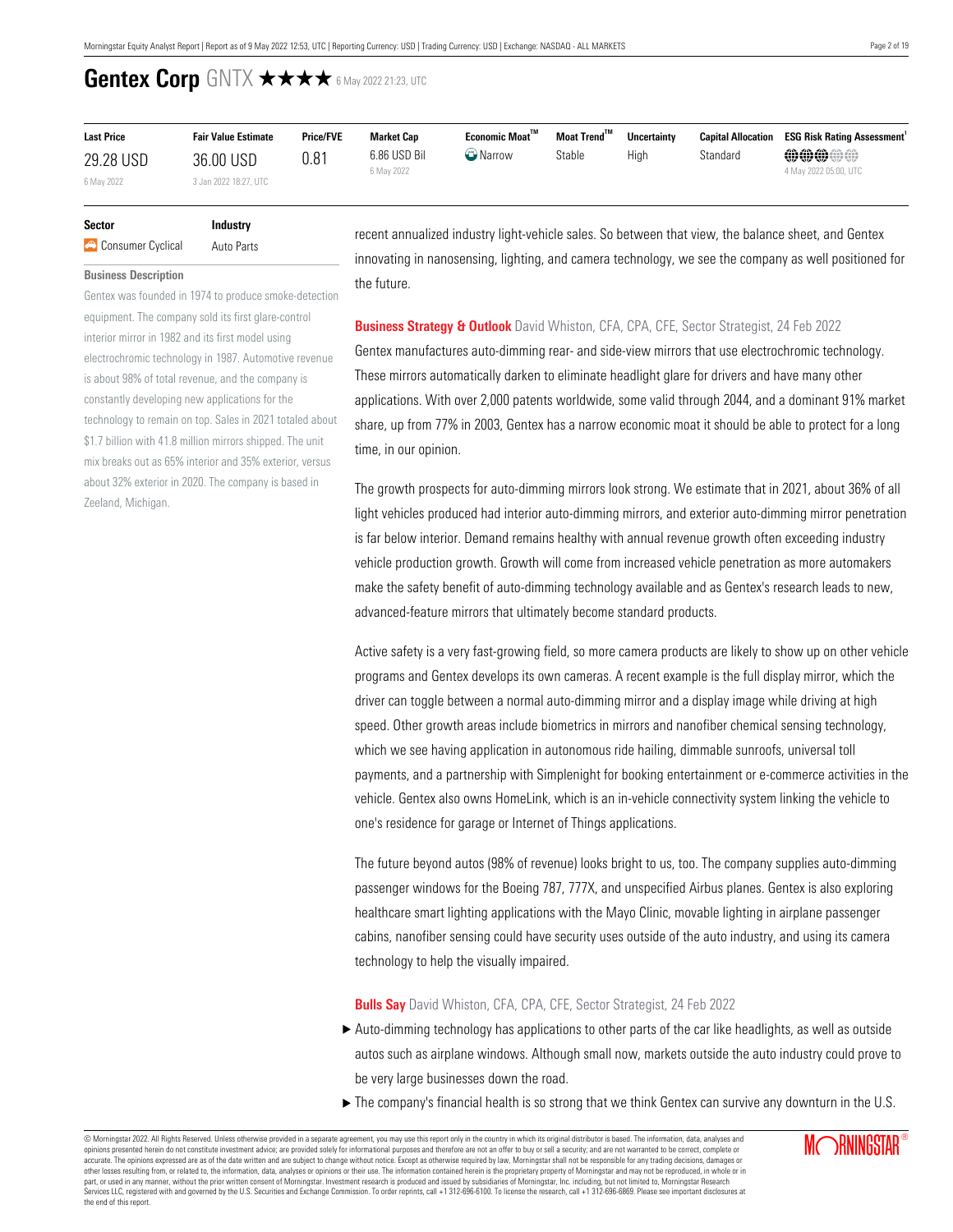| <b>Last Price</b>                                                             | <b>Fair Value Estimate</b>        | <b>Price/FVE</b> | <b>Market Cap</b>    | Economic Moat™                                              | Moat Trend™       | <b>Uncertainty</b>                                                              | <b>Capital Allocation</b> | <b>ESG Risk Rating Assessment</b>                                               |  |  |
|-------------------------------------------------------------------------------|-----------------------------------|------------------|----------------------|-------------------------------------------------------------|-------------------|---------------------------------------------------------------------------------|---------------------------|---------------------------------------------------------------------------------|--|--|
| 29.28 USD                                                                     | 36.00 USD                         | 0.81             | 6.86 USD Bil         | <b>C</b> Narrow                                             | Stable            | High                                                                            | Standard                  | <b>MMM</b>                                                                      |  |  |
| 6 May 2022                                                                    | 3 Jan 2022 18:27, UTC             |                  | 6 May 2022           |                                                             |                   |                                                                                 |                           | 4 May 2022 05:00, UTC                                                           |  |  |
| <b>Competitors</b>                                                            |                                   |                  |                      |                                                             |                   |                                                                                 |                           |                                                                                 |  |  |
|                                                                               | Gentex Corp GNTX                  |                  |                      | Magna International Inc MG                                  | Lear Corp LEA     |                                                                                 | <b>Aptiv PLC APTV</b>     |                                                                                 |  |  |
| <b>Fair Value</b><br>36.00<br>Uncertainty: High<br><b>Last Close</b><br>29.28 |                                   |                  | 102.00<br>.<br>77.02 | <b>Fair Value</b><br>Uncertainty: High<br><b>Last Close</b> | .                 | <b>Fair Value</b><br>145.00<br>Uncertainty: High<br><b>Last Close</b><br>130.98 | $\overline{a}$            | <b>Fair Value</b><br>141.00<br>Uncertainty: High<br><b>Last Close</b><br>101.84 |  |  |
| Economic Moat                                                                 | Narrow                            |                  |                      | $\circledcirc$ None                                         |                   | <sup>2</sup> Narrow                                                             | Narrow                    |                                                                                 |  |  |
| Moat Trend                                                                    | Stable                            |                  | Stable               |                                                             | Stable            |                                                                                 | Stable                    |                                                                                 |  |  |
| Currency                                                                      | <b>USD</b>                        |                  | CAD                  |                                                             | <b>USD</b>        |                                                                                 | <b>USD</b>                |                                                                                 |  |  |
| Fair Value                                                                    | 36.00 3 Jan 2022 18:27, UTC       |                  |                      | 102.00 29 Apr 2022 22:02, UTC                               |                   | 145.00 3 May 2022 19:17, UTC                                                    |                           | 141.00 6 May 2022 02:20, UTC                                                    |  |  |
| 1-Star Price                                                                  | 55.80                             |                  | 158.10               |                                                             | 224.75            |                                                                                 | 218.55                    |                                                                                 |  |  |
| 5-Star Price                                                                  | 21.60                             |                  | 61.20                |                                                             | 87.00             |                                                                                 | 84.60                     |                                                                                 |  |  |
| Assessment                                                                    | Under Valued 8 May 2022           |                  |                      | Under Valued 8 May 2022                                     |                   | Fairly Valued 8 May 2022                                                        |                           | Under Valued 8 May 2022                                                         |  |  |
| Morningstar Rating                                                            | <b>★★★★</b> 6 May 2022 21:23, UTC |                  |                      | <b>★★★★</b> 6 May 2022 21:53, UTC                           |                   | ★★★6 May 2022 21:23, UTC                                                        |                           | ★★★★6 May 2022 21:23, UTC                                                       |  |  |
| Analyst                                                                       | David Whiston, Sector Strategist  |                  |                      | Richard Hilgert, Senior Equity Analyst                      |                   | Richard Hilgert, Senior Equity Analyst                                          |                           | Richard Hilgert, Senior Equity Analyst                                          |  |  |
| Capital Allocation                                                            | Standard                          |                  | Standard             |                                                             | Standard          |                                                                                 | Standard                  |                                                                                 |  |  |
| Price/Fair Value                                                              | 0.81                              |                  | 0.76                 |                                                             | 0.90              |                                                                                 | 0.72                      |                                                                                 |  |  |
| Price/Sales                                                                   | 4.00                              |                  | 0.51                 |                                                             | 0.41              |                                                                                 | 1.75                      |                                                                                 |  |  |
| Price/Book                                                                    | 3.56                              |                  | 1.53                 |                                                             | 1.68              |                                                                                 | 3.29                      |                                                                                 |  |  |
| Price/Earning                                                                 | 20.77                             |                  |                      | 14.43                                                       |                   |                                                                                 | 86.31                     |                                                                                 |  |  |
| Dividend Yield                                                                | 1.64%                             |                  | 2.84%                | 1.75%                                                       |                   |                                                                                 | 0.15%                     |                                                                                 |  |  |
| Market Cap                                                                    | 6.86 Bil                          |                  | 22.72 Bil            |                                                             | 7.83 Bil          |                                                                                 | 27.59 Bil                 |                                                                                 |  |  |
| 52-Week Range                                                                 | $27.06 - 37.90$                   |                  | $70.16 - 126.00$     |                                                             | $123.28 - 204.91$ |                                                                                 | $94.75 - 180.81$          |                                                                                 |  |  |
| <b>Investment Style</b>                                                       | Mid Core                          |                  | Large Value          |                                                             | Mid Core          |                                                                                 | Mid Core                  |                                                                                 |  |  |

easier than other auto suppliers can.

▶ Biometrics, surgical room utlraviolet lighting, airplane windows, and electronic toll payments could open up meaningful new revenue streams for the company.

**Bears Say** David Whiston, CFA, CPA, CFE, Sector Strategist, 24 Feb 2022

- ► Cameras could replace Gentex's mirrors, if regulators throughout the world allowed it. We don't think this is a likely threat, at least not anytime in the near future in very large volume.
- Gentex hoards cash but has made good effort to buy back stock while at times increasing its dividend. A higher dividend would give shareholders--instead of management--more control in allocating excess capital.
- ▶ As auto-dimming mirrors become available on more vehicle models, OEMs may want to lower their own costs by pressuring Gentex to reduce prices, or by supporting emerging competitors.

<span id="page-2-0"></span>**Economic Moat** David Whiston, CFA, CPA, CFE, Sector Strategist, 24 Feb 2022

© Morningstar 2022. All Rights Reserved. Unless otherwise provided in a separate agreement, you may use this report only in the country in which its original distributor is based. The information, data, analyses and opinions presented herein do not constitute investment advice; are provided solely for informational purposes and therefore are not an offer to buy or sell a security; and are not warranted to be correct, complete or accurate. The opinions expressed are as of the date written and are subject to change without notice. Except as otherwise required by law, Morningstar shall not be responsible for any trading decisions, damages or<br>other lo part, or used in any manner, without the prior written consent of Morningstar. Investment research is produced and issued by subsidiaries of Morningstar, Inc. including, but not limited to, Morningstar Research<br>Services LL the end of this report.

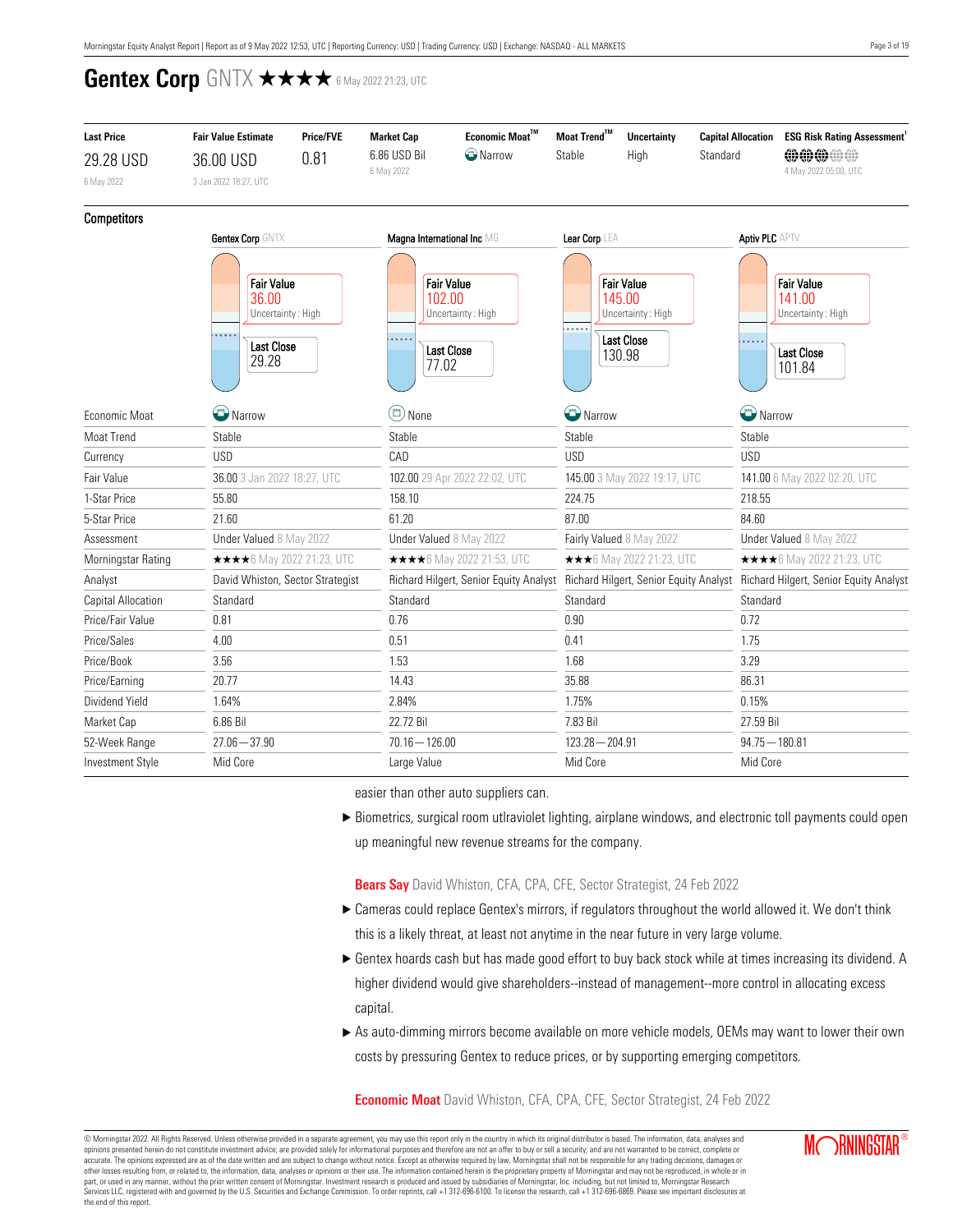| <b>Last Price</b> | <b>Fair Value Estimate</b> | <b>Price/FVE</b> | <b>Market Cap</b>          | $E$ conomic Moat $^{\text{TM}}$ | Moat Trend™ | <b>Uncertainty</b> |          | <b>Capital Allocation ESG Risk Rating Assessment</b> |
|-------------------|----------------------------|------------------|----------------------------|---------------------------------|-------------|--------------------|----------|------------------------------------------------------|
| 29.28 USD         | 36.00 USD                  | 0.81             | 6.86 USD Bil<br>6 May 2022 | $\bigcirc$ Narrow               | Stable      | Hiah               | Standard | <b>@@@@@</b><br>4 May 2022 05:00, UTC                |
| 6 May 2022        | 3 Jan 2022 18:27. UTC      |                  |                            |                                 |             |                    |          |                                                      |

Gentex's cost advantage from economies of scale, its customers' switching costs, and intangible assets give the firm a narrow moat. Patents, innovations such as SmartBeam, and a consistent world-class manufacturing process have let the firm increase its auto-dimming mirror share to 91%. We see this as representative of a moat because Gentex does not give any reason for a customer to try another autodimming mirror supplier nor leave room for many competitors. The firm's technological leadership increases our confidence that Gentex will hold, if not keep increasing, market share. Given that the company is patient with its engineers in order to encourage innovation, we do not think Gentex will lose its competitive edge. Its research and development spending as a percentage of revenue is one of the highest in our supplier coverage. Gentex was the first to market with electrochromic automatic-dimming mirrors, so the company enjoyed pricing benefits from the early adopters of the technology. Its unique product and its ability to commercialize the technology and continually make patent-protected innovative changes to the automatic-dimming mirror has enabled Gentex to generate returns on invested capital vastly superior to other auto suppliers. The company's market share gain to 91% of auto-dimming mirrors from the low 80s in earlier years shows the superior quality of its product and the reliability of Gentex to deliver on time, suggesting that customers would face switching costs to move over to Magna Mirrors.

Auto suppliers are not chosen purely on price. A firm has to be reliable and get it right every time while also serving an automaker globally. There are not many suppliers that can do that, let alone mirror suppliers that can. Once a supplier has the business, it is extremely rare to lose it, especially during a vehicle program, because automakers then have to remove tooling from the supplier, which can cost millions. An automaker would also have to incur expensive validation testing of a new supplier, all while the production line is not making any vehicles and decimating an automaker's ability to recoup its fixed costs. Gentex also has traditionally kept a debt free balance sheet, partly so its cash hoard ensures it can keep its supply chain moving (such as in the Great Recession or after the Japan tsunami) and thus will never be the reason an automaker has to stop its production line.

This consistent reliability is not something that just anyone who can get a loan to start a mirror company could do easily or quickly. Automakers' move to more global platforms is very good news for Gentex since a supplier must be able to service the OEM consistently all over the world. A regional player cannot do this, and we think a small firm would be hesitant to borrow lots of money to add new facilities and overhead all over the world without any guarantee of winning new business. Automakers want the same supplier on a program all over the world due to scale benefits for them and reliability with a vendor that knows the vehicle program.

Gentex grows its share and keeps competitors at bay by bringing many, often patented, offerings (SmartBeam, HomeLink, FDM, telematics, and so on) into the electrochromic mirror, which, along with Gentex's consistent quality (both in the mirror and in the ease of integration of the mirror into the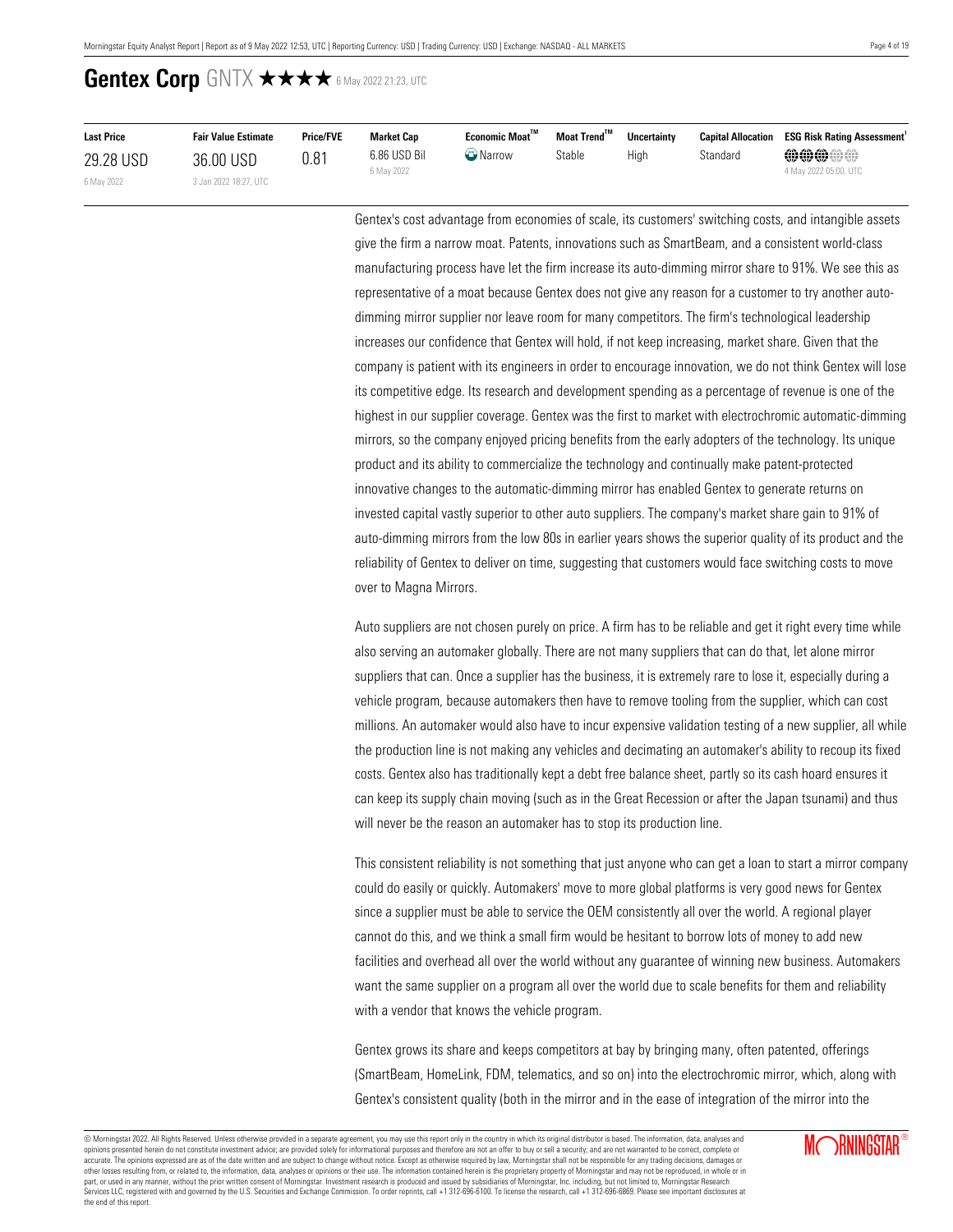| <b>Last Price</b> | <b>Fair Value Estimate</b> | <b>Price/FVE</b> | <b>Market Cap</b>          | Economic Moat <sup>™</sup> | Moat Trend <sup>™</sup> | <b>Uncertainty</b> |          | <b>Capital Allocation ESG Risk Rating Assessment</b> |
|-------------------|----------------------------|------------------|----------------------------|----------------------------|-------------------------|--------------------|----------|------------------------------------------------------|
| 29.28 USD         | 36.00 USD                  | 0.81             | 6.86 USD Bil<br>6 May 2022 | $\bigcirc$ Narrow          | Stable                  | High               | Standard | <b>@@@@#</b><br>4 May 2022 05:00, UTC                |
| 6 May 2022        | 3 Jan 2022 18:27, UTC      |                  |                            |                            |                         |                    |          |                                                      |

vehicle's other systems), makes it hard to beat in a proposal. These add-on features make the automaker money too because they are typically bundled with other non-Gentex features in an expensive tech or safety package on a vehicle. This allows the automaker to offer a variety of trims without having to redesign a vehicle's interior at great expense. Gentex has also told us the customer (the automaker) makes more money on Gentex products than Gentex does, which helps the switching cost moat source because a customer has little reason to switch on something it is buying for say \$40-\$45 and selling as one part of a multi-thousand dollar option package. Also, with growth potential in vision systems (FDM, camera monitoring systems), the connected car via HomeLink and the integrated tolling module service, and large area dimmable surfaces (sunroofs, airplane windows), we don't think AVs automatically mean doom for Gentex.

However, the company is probably not a wide-moat candidate, in our opinion. Even Gentex faces customer demands for annual price reductions of about 2%-3%. Gentex's gross margins declined to 32.6% in the recession years of 2008 and 2009, from 43.2% in 1999. Suppliers are at the mercy of the automakers' production schedules and relentless annual demands for price concessions. Each automaker's volume makes the supplier very dependent on this large source of revenue. Furthermore, the auto industry is so cyclical that in bad times even the best parts suppliers cannot avoid large declines in return on invested capital and profit. In Gentex's case, ROIC was more than 40% in the late 1990s but fell to about 15% in 2009, before rebounding to about 25% in subsequent years. Cost-cutting helps ease the pain, but it does not restore all lost profit. We model ROIC in the mid-20s to 30% range for most of our five-year forecast period.

### <span id="page-4-0"></span>**Fair Value and Profit Drivers** David Whiston, CFA, CPA, CFE, Sector Strategist, 24 Feb 2022

We are maintaining our Gentex fair value estimate to \$36 per share. We model revenue to increase about 10.5% on a five-year compound annual basis, with double-digit growth in each of the first three years of our forecast period. We model operating margin to average about 26.5% during our five-year explicit forecast period and a midcycle level approaching 27%. We project revenue based on a global vehicle production forecast, global auto-dimming mirror penetration, Gentex's market share, and average selling price. We assume a continued increase in penetration for our entire forecast period due to attractive growth prospects from current low penetration globally and Gentex's history. We believe additional margin expansion will remain difficult but not impossible, since automakers always seek price concessions.

The full display mirror, which the company refers to as FDM, is an innovation we like. We have driven several vehicles with this mirror and think that the full display mirror is far safer than a conventional auto-dimming mirror. Gentex grew FDM shipments 6.6% in 2021 from 2020 to 1.12 million. We think it has potential to be in every vehicle in the developed world due to its superior function over a normal mirror. Gentex has FDM contracts with 11 automakers as of fall 2021, including GM and Toyota,

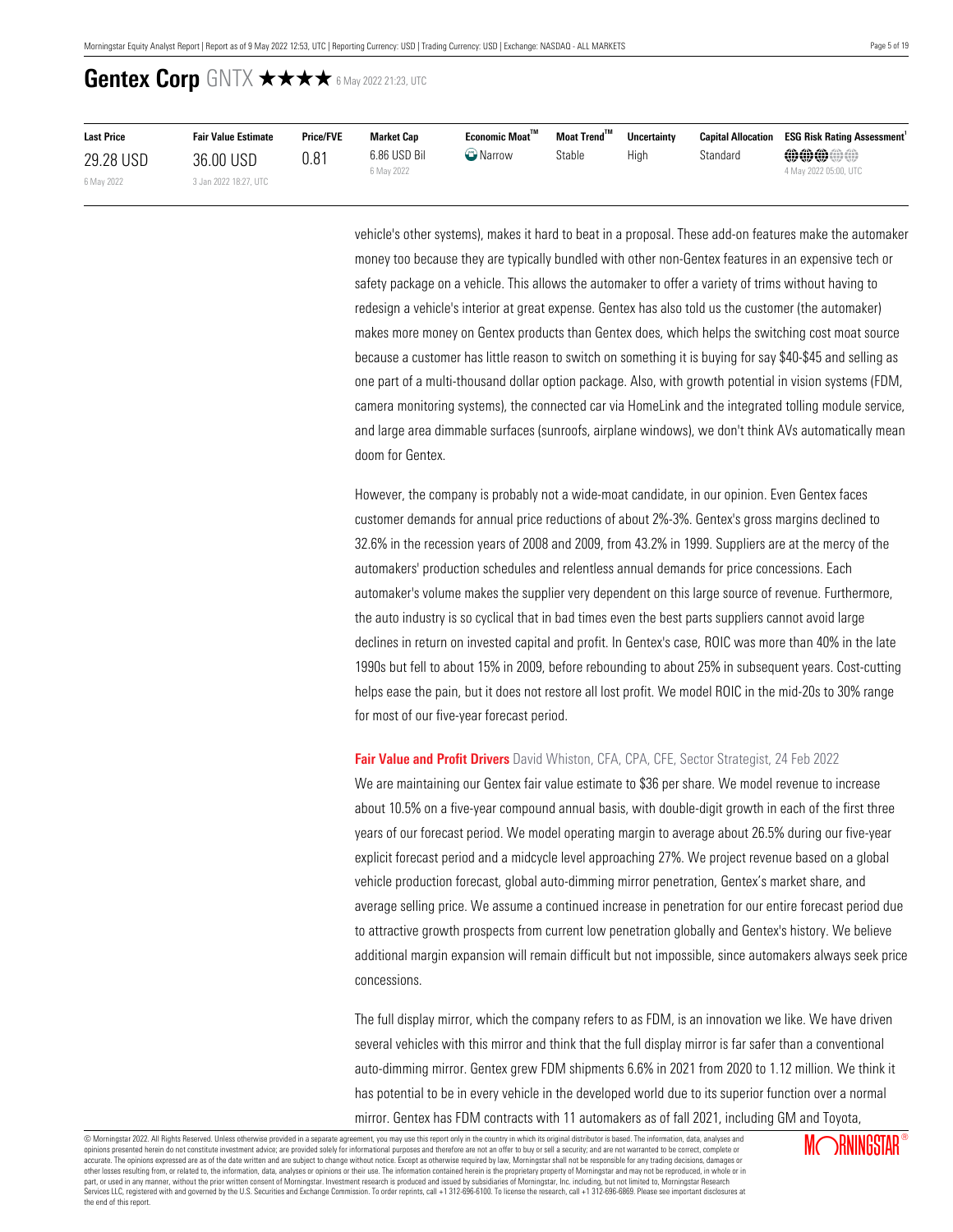| <b>Last Price</b> | <b>Fair Value Estimate</b> | <b>Price/FVE</b> | <b>Market Cap</b>          | $E$ conomic Moat $^{\text{TM}}$ | Moat Trend™ | <b>Uncertainty</b> |          | <b>Capital Allocation ESG Risk Rating Assessment</b> |
|-------------------|----------------------------|------------------|----------------------------|---------------------------------|-------------|--------------------|----------|------------------------------------------------------|
| 29.28 USD         | 36.00 USD                  | 0.81             | 6.86 USD Bil<br>6 May 2022 | <b>W</b> Narrow                 | Stable      | Hiah               | Standard | <b>@@@@@</b>                                         |
| 6 May 2022        | 3 Jan 2022 18:27, UTC      |                  |                            |                                 |             |                    |          | 4 May 2022 05:00, UTC                                |

covering 60 models. We think the firm's manufacturing efficiency, product expertise, and high-tech products will keep gross margins in the upper 30% range but continued research and development, annual price reductions, supply chain disruptions such as the chip shortage, and overhead spending will prevent major operating margin expansion. We project average annual capital expenditures averaging about 6% of revenue over our forecast period due to higher than normal 2022 spending for a new plant. We model capital spending at about 5% of revenue in the outer years of our forecast and R&D expenses at about 7% of revenue on average. Our weighted average cost of capital is 9%.

We model Gentex's auto-dimming mirror market share going to 94% over our five-year explicit forecast period because we see no major threat from other firms. Gentex's quality and reliability are very hard to beat, and customers do not source mirrors solely based on price, which reduces the threat from low-cost Asian suppliers.

### <span id="page-5-0"></span>**Risk and Uncertainty** David Whiston, CFA, CPA, CFE, Sector Strategist, 24 Feb 2022

Gentex's only large competitor is Magna Mirrors. Magna has much deeper pockets than Gentex and could invest substantially in its auto-dimming mirror group to try to beat Gentex's technology advantage. Also, there is always the possibility that a new and superior technology will be invented and take over the auto-dimming mirror market, but we consider this risk remote. Some products such as high-beam assist are increasingly going into bundled packages in higher-trim vehicles, which means more competition for Gentex's SmartBeam product. Competition for engineering talent is fierce, and Gentex may have difficulty attracting good talent to Western Michigan.

It is possible that Gentex could be put out of the automotive supply chain if governments start allowing camera technology to replace all types of mirrors in a vehicle, as Europe and Japan now do under UN-ECE Regulation 46. Although we think cameras replacing mirrors in large volume is more than a decade a way if it even happens at all, our fair value estimate may be severely reduced if such legislation causes consumers to prefer cameras over mirrors in large volume or fully autonomous cars lead to no mirrors in a vehicle. The company's expertise in camera systems, however, may make this legislative risk far less problematic than Gentex's critics fear. Furthermore, currently display-only systems require retooling of the vehicle and cost more than a mirror. Uncertainty as to image quality in poor weather or from other obstructions needs to be considered by regulators as well. A dual camera/mirror system provides a redundancy for safety in case a camera's lens is blocked by weather or debris on the lens. In light of this regulatory risk, the fact that Gentex's stock price is not immune to the cycle whims of the auto industry, more active safety content possibly being placed outside the mirror, and ESG issues for supply chain disruptions beyond Gentex's control, our fair value uncertainty rating is set at high.

#### <span id="page-5-1"></span>**Capital Allocation** David Whiston, CFA, CPA, CFE, Sector Strategist, 24 Feb 2022

We award Gentex a Standard rating under our capital allocation methodology that focuses on balance

© Morningstar 2022. All Rights Reserved. Unless otherwise provided in a separate agreement, you may use this report only in the country in which its original distributor is based. The information, data, analyses and opinions presented herein do not constitute investment advice; are provided solely for informational purposes and therefore are not an offer to buy or sell a security; and are not warranted to be correct, complete or accurate. The opinions expressed are as of the date written and are subject to change without notice. Except as otherwise required by law, Morningstar shall not be responsible for any trading decisions, damages or other losses resulting from, or related to, the information, data, analyses or opinions or their use. The information contained herein is the proprietary property of Morningstar and may not be reproduced, in whole or in ou part, or used in any manner, without the prior written consent of Morningstar. Investment research is produced and issued by subsidiaries of Morningstar, Inc. including, but not limited to, Morningstar Research puryor calor many manual and governed by the U.S. Securities and Exchange Commission. To order reprints, call +1 312-696-6100. To license the research, call +1 312-696-6869. Please see important disclosures at the commissi the end of this report.

**MORNINGSTAR®**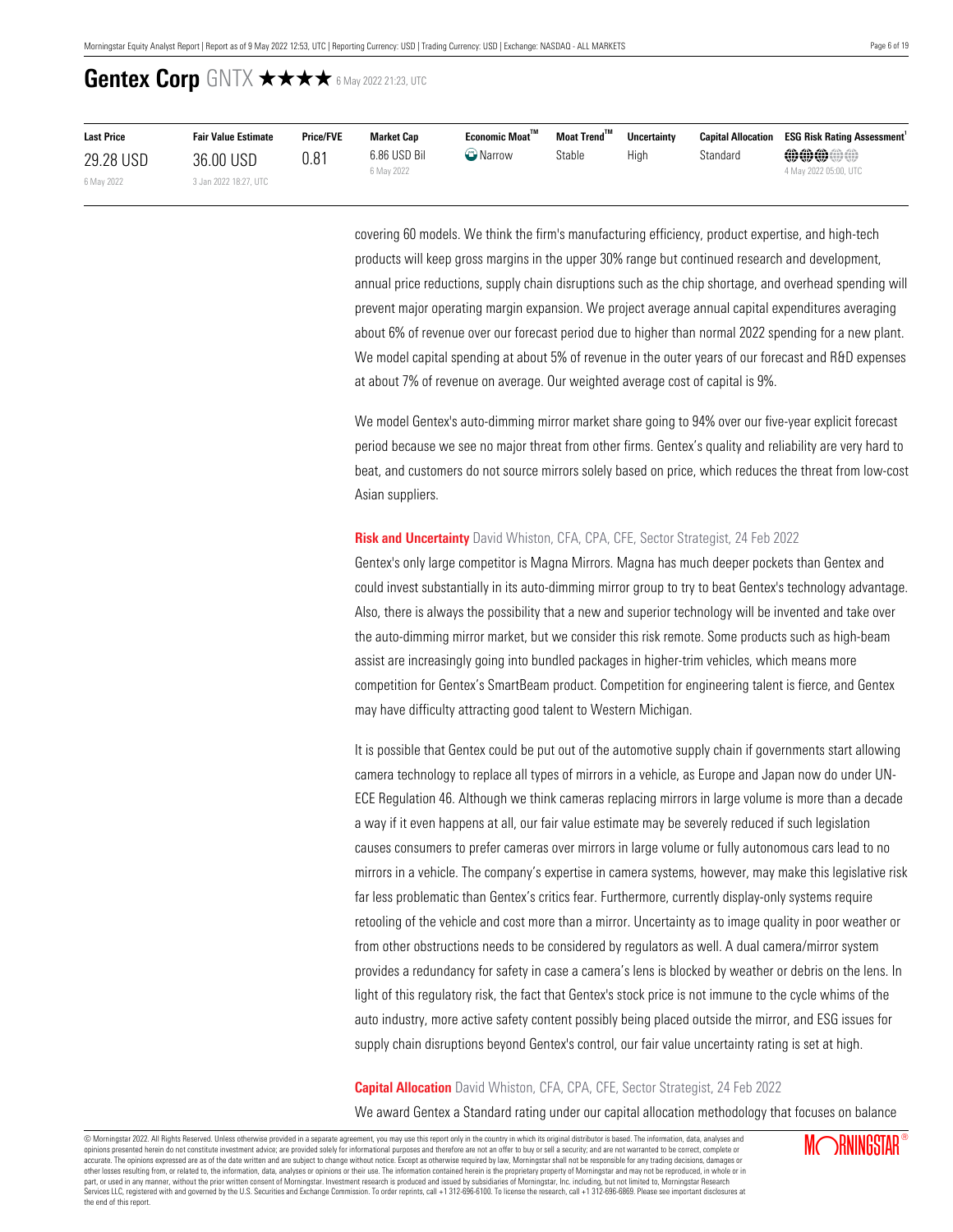| <b>Last Price</b> | <b>Fair Value Estimate</b> | <b>Price/FVE</b> | <b>Market Cap</b>          | $E$ conomic Moat $^{\text{TM}}$ | Moat Trend™ | <b>Uncertainty</b> |          | <b>Capital Allocation ESG Risk Rating Assessment</b> |
|-------------------|----------------------------|------------------|----------------------------|---------------------------------|-------------|--------------------|----------|------------------------------------------------------|
| 29.28 USD         | 36.00 USD                  | 0.81             | 6.86 USD Bil<br>6 May 2022 | $\bigcirc$ Narrow               | Stable      | Hiah               | Standard | <b>@@@@@</b><br>4 May 2022 05:00, UTC                |
| 6 May 2022        | 3 Jan 2022 18:27. UTC      |                  |                            |                                 |             |                    |          |                                                      |

sheet health, investments, and shareholder distributions. We've long considered Gentex's balance sheet a cash rich, and often debt free, fortress. There is no debt outstanding as of year-end 2021, which is usually the case unless Gentex makes a large acquisition such as HomeLink. Gentex borrowed \$75 million on its \$150 million credit line at the onset of the pandemic in 2020, but we think it did this because it just wanted to remind the bank it was still there rather than because it needed the money. The draw was repaid in the third and fourth quarters that year. Gentex did not need any debt during the Great Recession. We've long heard a criticism from Gentex investors on being debt free due to cost of capital and shareholder return, and management did become more generous on buybacks in recent years since Steve Downing took over as CEO. The cost of capital argument is valid, but we are fine with Gentex remaining debt free as we feel a strong balance sheet is an underrated asset in the auto industry. In times of crisis, Gentex can keep receiving inventory because its vendors know Gentex will pay them, or buying back stock after a large sell-off. Plus, this liquidity, in our view, means financial distress for Gentex is not something shareholders need to worry about.

Management has achieved returns on invested capital far exceeding the cost of capital for many years, which we expect to continue. The company generates so much free cash flow (typically about 15% to 25% of sales) that until the HomeLink acquisition in September 2013, it had amassed cash and an investment portfolio, mostly consisting of stocks and government bonds, amounting to more than half of assets. Rather than piling up investments, we prefer to see an even higher dividend or more share repurchases when the stock is trading well below our fair value estimate. At a minimum, we'd like to see management repurchase shares to offset dilution from stock-based compensation, which management has more than compensated for with buybacks in recent years.

The cash and investment hoard of \$475.4 million at the end of 2021 gives the company plenty of funds to reinvest in the business as well as make acquisitions in emerging fields such as nanotechnology and fund camera sensing technology for autonomous vehicles or nonautomotive lighting and dimming products for aerospace and healthcare. CEO Steve Downing has said many times Gentex has to make its products obsolete or someone else will, so we think management is prudently thinking and investing for the future. In 2018, Downing lowered the company's cash and investment target to \$525 million. There remains plenty of funds for a dividend increase if management wants to go that route, but it may not due to needing the flexibility to use the cash for reinvesting in the business, which as a technology focused firm we think should remain the top capital allocation priority.

After founder Fred Bauer retired, new leadership under Downing became more aggressive with share buybacks. The diluted share count at year-end 2021 is down by about 20% since the end of 2015. We calculate that management bought back shares in 2021 at an average price per share of \$33.83 and cumulative buybacks for 2003-21 at \$2.49 billion were at an average of \$16.90. Management's comments to us indicate it is willing to repurchase stock even in the midst of a recession, which we

© Morningstar 2022. All Rights Reserved. Unless otherwise provided in a separate agreement, you may use this report only in the country in which its original distributor is based. The information, data, analyses and opinions presented herein do not constitute investment advice; are provided solely for informational purposes and therefore are not an offer to buy or sell a security; and are not warranted to be correct, complete or accurate. The opinions expressed are as of the date written and are subject to change without notice. Except as otherwise required by law, Morningstar shall not be responsible for any trading decisions, damages or<br>other lo part, or used in any manner, without the prior written consent of Morningstar. Investment research is produced and issued by subsidiaries of Morningstar, Inc. including, but not limited to, Morningstar Research<br>Services LL the end of this report.

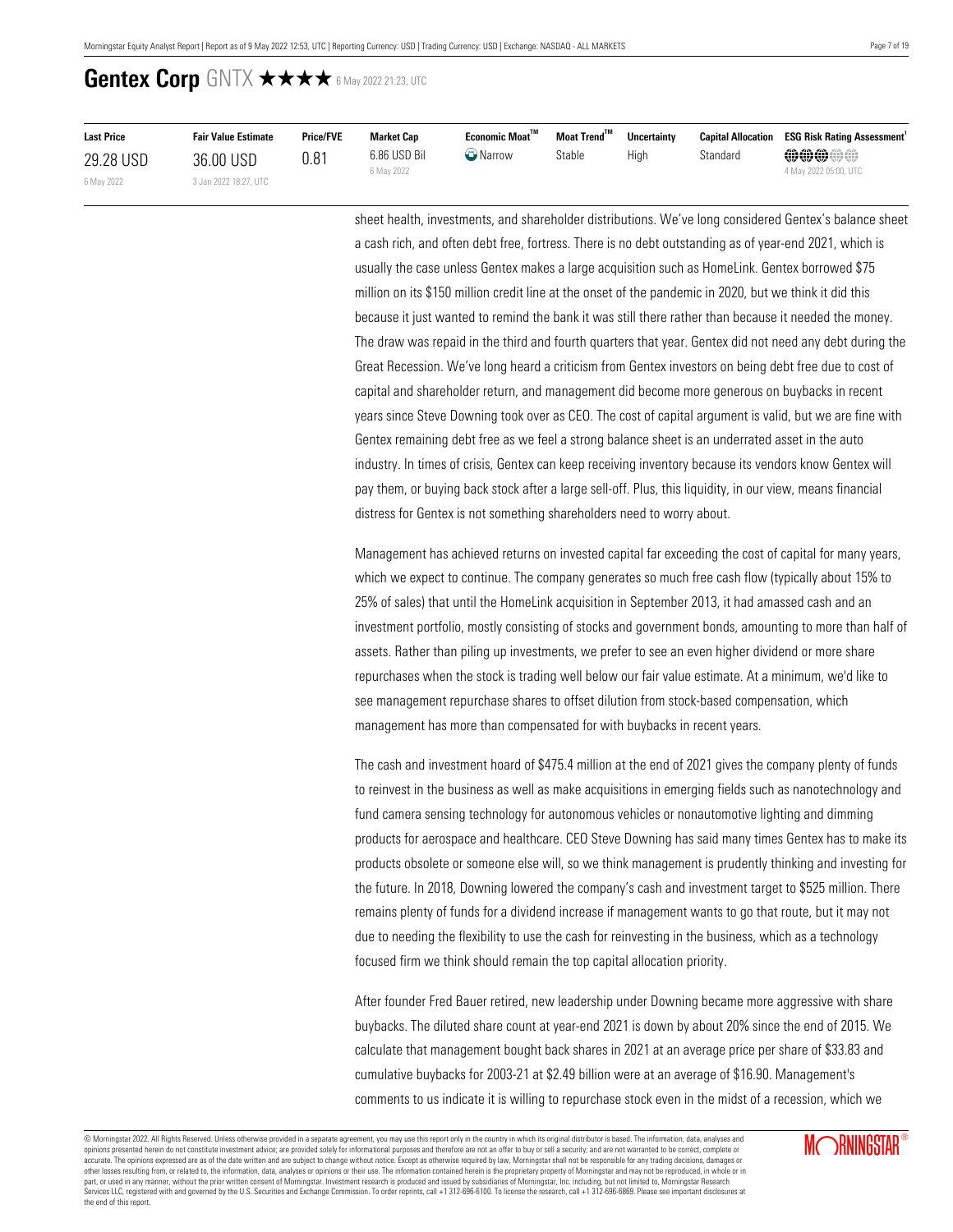| <b>Last Price</b> | <b>Fair Value Estimate</b> | <b>Price/FVE</b> | <b>Market Cap</b>          | Economic Moat™   | Moat Trend™ | <b>Uncertainty</b> | <b>Capital Allocation</b> | <b>ESG Risk Rating Assessment</b>     |
|-------------------|----------------------------|------------------|----------------------------|------------------|-------------|--------------------|---------------------------|---------------------------------------|
| 29.28 USD         | 36.00 USD                  | 0.81             | 6.86 USD Bil<br>6 May 2022 | $\bullet$ Narrow | Stable      | High               | Standard                  | <b>@@@@@</b><br>4 May 2022 05:00, UTC |
| 6 May 2022        | 3 Jan 2022 18:27, UTC      |                  |                            |                  |             |                    |                           |                                       |

agree with but it's rare as most firms prefer to hoard cash in the depths of a crisis. During the coronavirus pandemic, Gentex did not buy back stock in second quarter 2020 but did in the second half of 2020, so we think management's actions match its words on buybacks. 2021 buybacks occurred in all but two months of the year, October and November. The buyback plan does not expire and has 24.8 million shares of remaining authorization at the end of 2021 following a 25 million share authorization increase announced in August 2021.

We think management recognizes when its shares are cheap enough to buy back but, in the past under prior leadership, we wished it would have acted on that knowledge sooner. The leadership team put in place several years ago is far more willing to buy back shares than we've seen under the prior regime; we just want Gentex to do it only when the stock is trading well below our fair value estimate. We think Bauer's capital-allocation preference was share repurchases because of his dislike of the double taxation of dividends. The company only started paying a dividend after tax cuts in 2003 under President George W. Bush. We don't expect a major change in capital allocation under Downing, but a small amount of debt being a permanent part of the capital structure could occur with Bauer retired. So far, Downing's preference seems to be remaining debt free when possible.

#### <span id="page-7-0"></span>**Analyst Notes Archive**

### **Chip Shortage's Adverse Impact on Gentex Accelerated in Fourth Quarter** David Whiston, CFA, CPA, CFE, Sector Strategist, 28 Jan 2022

Gentex's fourth-quarter 2021 saw the chip shortage finally directly prevent the company from making all the units it should, especially on more advanced feature mirrors such as the full display mirror. For most of 2021, Gentex's production suffered because customers shut their lines down for other supplier shortages but in a rarity, Gentex could not keep its lines moving in the fourth quarter. The shortage led to Gentex's mirror volume falling 18.1% year over year for the quarter versus a 20% light vehicle production decline in the firm's key markets of North America, Europe, Japan, and Korea. We are not changing our fair value estimate, but we will reassess all valuation inputs when we roll our model forward a year after the 10-K is filed.

We feel Gentex still had a decent quarter, just one with softer results than normal. The burden of an auto supplier with excellent margins and cash flow generation versus other auto suppliers is that a lukewarm quarter seems bad to the market, and the stock fell 6% the morning of Jan. 28. Gentex's diluted EPS of \$0.35 fell 39.7% year over year but still beat the Refinitiv consensus of \$0.34, and the company remained free cash flow positive in a difficult quarter. The adverse product mix caused gross margin to fall by 100 basis points to 34.3% versus third-quarter 2021 and by 660 basis points year over year, however, fourth-quarter 2020's gross margin was the highest quarterly level in about 16 years.

We agree with management that headwinds like labor shortages (Gentex currently on a daily basis has

© Morningstar 2022. All Rights Reserved. Unless otherwise provided in a separate agreement, you may use this report only in the country in which its original distributor is based. The information, data, analyses and opinions presented herein do not constitute investment advice; are provided solely for informational purposes and therefore are not an offer to buy or sell a security; and are not warranted to be correct, complete or accurate. The opinions expressed are as of the date written and are subject to change without notice. Except as otherwise required by law, Morningstar shall not be responsible for any trading decisions, damages or other losses resulting from, or related to, the information, data, analyses or opinions or their use. The information contained herein is the proprietary property of Morningstar and may not be reproduced, in whole or in ou part, or used in any manner, without the prior written consent of Morningstar. Investment research is produced and issued by subsidiaries of Morningstar, Inc. including, but not limited to, Morningstar Research<br>Services LL the end of this report.

**MORNINGSTAR®**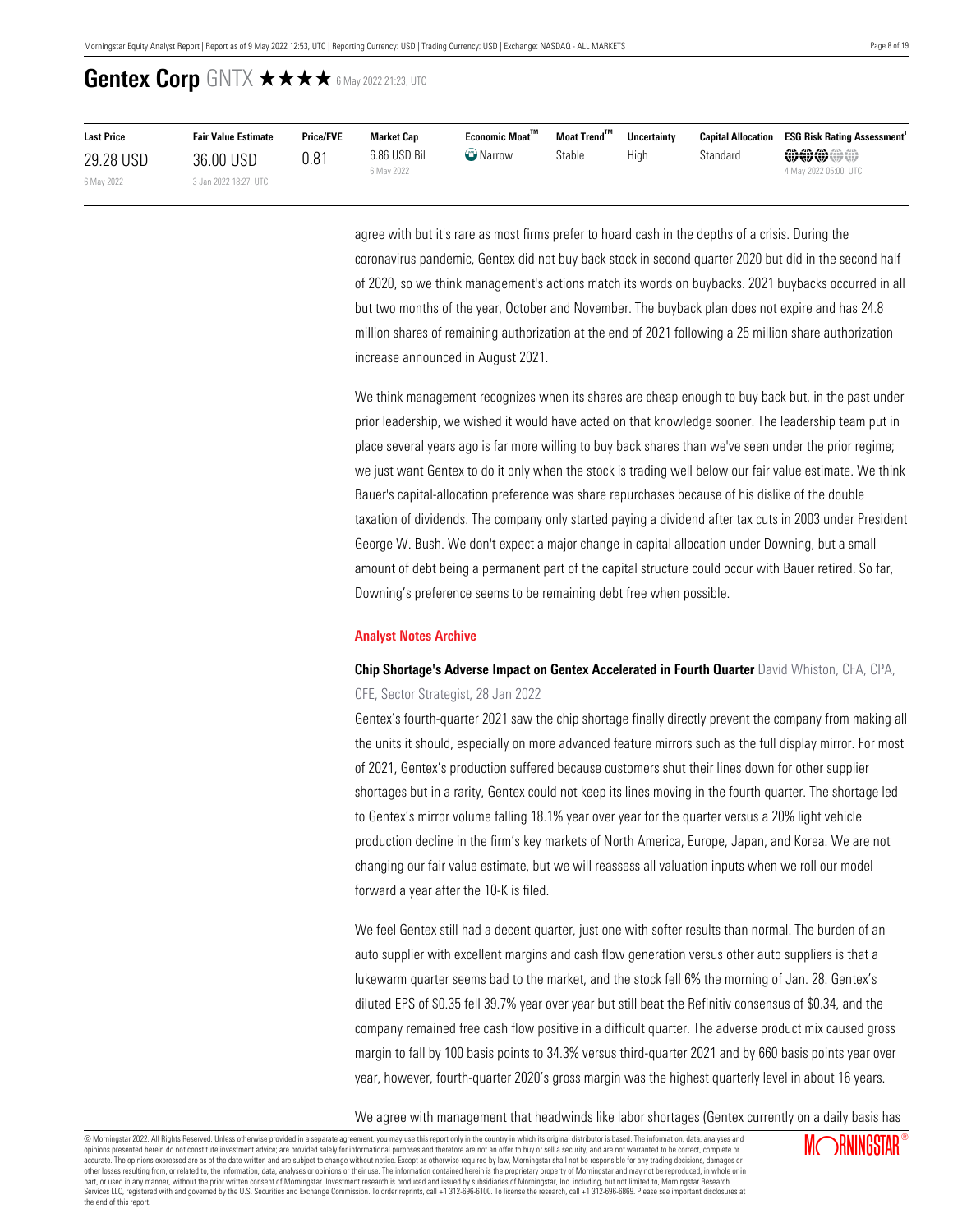| <b>Last Price</b> | <b>Fair Value Estimate</b> | <b>Price/FVE</b> | <b>Market Cap</b> | Economic Moat™  | Moat Trend <sup>™</sup> | <b>Uncertainty</b> |          | <b>Capital Allocation ESG Risk Rating Assessment'</b> |
|-------------------|----------------------------|------------------|-------------------|-----------------|-------------------------|--------------------|----------|-------------------------------------------------------|
| 29.28 USD         | 36.00 USD                  | 0.81             | 6.86 USD Bil      | <b>D</b> Narrow | Stable                  | Hiah               | Standard | <b>@@@@@</b>                                          |
| 6 May 2022        | 3 Jan 2022 18:27, UTC      |                  | 6 May 2022        |                 |                         |                    |          | 4 May 2022 05:00, UTC                                 |

several hundred COVID-19-related absences), inflation, and the chip shortage causing last minute customer production changes, will continue for at least the first half of 2022. We consider Gentex to have the smallest downside risk in our auto coverage for investors due to its cash-rich, debt-free balance sheet and over 90% market share in auto dimming mirrors. Cash and investments at Dec. 31 totaled about \$475.4 million.

### **Supply Chain Problems Worsen in Gentex's Third Quarter** David Whiston, CFA, CPA, CFE, Sector Strategist, 22 Oct 2021

We see no reason to change our fair value estimate for Gentex, despite the chip shortage hurting thirdquarter results, as we believe the company's long-term growth prospects remain in good shape. We also think its cash-rich, debt-free balance sheet enables Gentex to keep making acquisitions or buy back more stock. Third-quarter buybacks totaled \$90.6 million at \$32 per share. Diluted EPS of \$0.32 missed the Refinitiv consensus of \$0.38, and revenue fell nearly 16% year over year to \$399.6 million, missing consensus of \$434.5 million. Management said the supply chain shortages cost Gentex about 2.5 million-3 million units of production, which is about \$125 million in sales. Electronics supply shortages got significantly worse in the third quarter; CEO Steve Downing on the earnings call said that this will continue for several more quarters and that shortages have not bottomed out yet. Downing did tell us that things should improve in the latter part of 2022, which we find reasonable.

The worst shortfalls in supply came from North America and Europe, which saw industry light-vehicle production down by a combined approximate 27%, but overall Gentex revenue did fall less than the 23% industry production decrease across Europe, North America, China, Japan, and Korea. Still, some higher-content mirror business was lost, and management cut its second-half 2021 guidance, so fullyear revenue guidance is now \$1.68 billion-\$1.75 billion from \$1.88 billion-\$1.98 billion. This revenue loss and loss of advanced-feature units also led to a 250-basis-point reduction in gross margin guidance for the second half of 2021, with guidance now at 35%-36% from 37.5%-38.5%. Third-quarter gross margin fell 440 basis points to 35.3%. We think that the worse the chip shortage is now, the sharper the recovery will be later, so should Gentex's stock fall below \$29, we'd consider that a good buying opportunity.

### **Parts Shortages Hurt Gentex's Second Quarter Despite Large Year-Over-Year Improvement** David Whiston, CFA, CPA, CFE, Sector Strategist, 23 Jul 2021

Gentex's second-quarter results saw significant headwinds from lost production due to parts shortages impacting the auto industry, but we see no reason to change our fair value estimate. Revenue increased by 86% year over year thanks to a soft comparable with the pandemic in 2020, but sales fell by nearly 9% versus second-quarter 2019. Gentex shipped about 2 million less units than it expected at the start of the quarter, which caused diluted EPS of \$0.36 to miss the Refinitiv consensus of \$0.45.

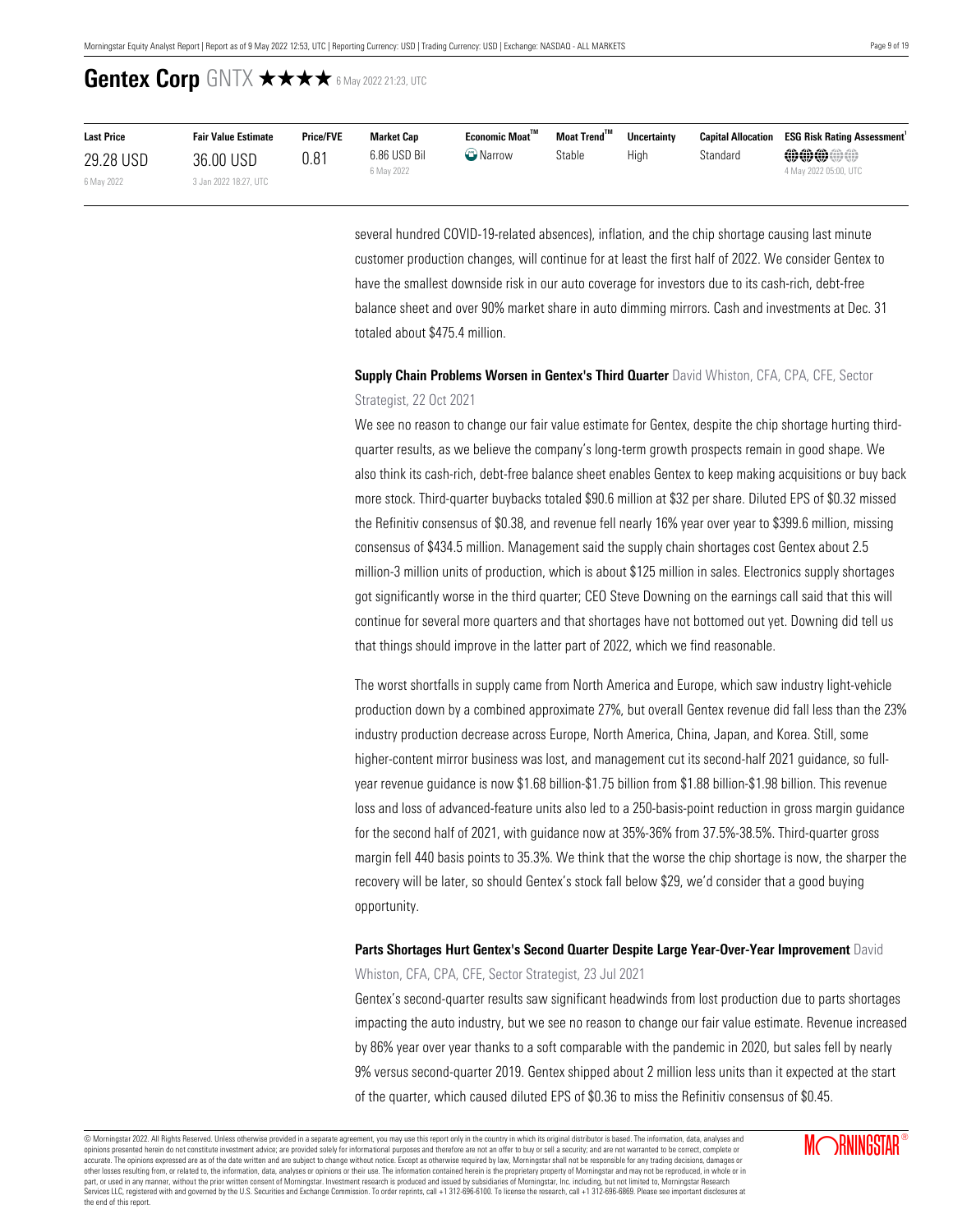| <b>Last Price</b> | <b>Fair Value Estimate</b> | <b>Price/FVE</b> | <b>Market Cap</b>          | <b>Economic Moat"</b> | Moat Trend™ | <b>Uncertainty</b> | <b>Capital Allocation</b> | <b>ESG Risk Rating Assessment</b>     |
|-------------------|----------------------------|------------------|----------------------------|-----------------------|-------------|--------------------|---------------------------|---------------------------------------|
| 29.28 USD         | 36.00 USD                  | 0.81             | 6.86 USD Bil<br>6 May 2022 | $\bigcirc$ Narrow     | Stable      | High               | Standard                  | <b>@@@@#</b><br>4 May 2022 05:00, UTC |
| 6 May 2022        | 3 Jan 2022 18:27, UTC      |                  |                            |                       |             |                    |                           |                                       |

The industry's supply chains are in turmoil due to the semiconductor shortage impacting chip availability, but other disruptions unrelated to Gentex, such as foam shortages following Texas winter storms, caused automakers to change production at the last minute or refuse shipment of mirrors because other non-Gentex parts never arrived at the automakers' assembly plants. This supply problem in our view will improve throughout 2021, and the worst of it is occurring in second quarter and early third quarter. We do not expect the chip shortage to be fully resolved, however, until at least well into 2022. The lost production caused management to issue second-half 2021 guidance that implies lower full-year guidance than given in April. Revenue guidance is now \$1.88 billion to \$1.98 billion, instead of \$1.94 billion to \$2.02 billion, and we believe that second-half gross margin guidance of 37.5%-38.5% means April's full-year guidance of gross margin between 39%-40% is not possible. We agree with management's optimism around 2022 revenue growth being 10%-15%.

Gentex's cash-loaded and debt free balance sheet make times like this easier to get through and we are not worried about the company's long term prospects, as products such as the full display mirror continue to do well with 14 automakers committing to the product, with (we suspect) more wins coming. For now, management seems to be willing to continue share repurchases and spent \$115.9 million on that in the second quarter.

### **Gentex Takes Small Hit From Semiconductor Shortage but Raises 2022 Outlook** David Whiston, CFA, CPA, CFE, Sector Strategist, 23 Apr 2021

Gentex's first-quarter diluted EPS of \$0.46 rose 28% year over year but still missed the Refinitiv consensus of \$0.49, as did the company's 7% revenue growth. We are leaving our fair value estimate in place as we consider the earnings miss to be the result of \$45 million in lost revenue from the global semiconductor shortage rather than a problem with Gentex's execution or products. We are encouraged to see management leave 2021 guidance in place but also raise 2022 revenue guidance to 8%-13% growth from 2021's guided \$1.94 billion-\$2.02 billion. Previous 2022 guidance was for a 4%-8% increase from 2021. We think this guidance change is reasonable as Gentex's revenue growth typically outperforms market production growth. In the first quarter, Gentex's 7% revenue growth easily outperformed a 2% fall in vehicle production across North America, Europe, Japan, and Korea. Furthermore, we think low interest rates and two years of supply chain problems combined with strong consumer demand for new vehicles suggests 2022 could be a strong year.

CEO and president Steve Downing said on the call that he expects the semiconductor shortage to last into 2022, but he expects improvement going forward on the shortages experienced in the first quarter and lower premium freight charges. We are not worried about Gentex's health, given its cash-rich and debt-free balance sheet, and Downing told us that this strong balance sheet did help the company secure inventory in the quarter. We agree that improvement will be gradual because it takes a lot of time for chip capacity to be added upstream from Gentex. We are encouraged by the April 15 earnings

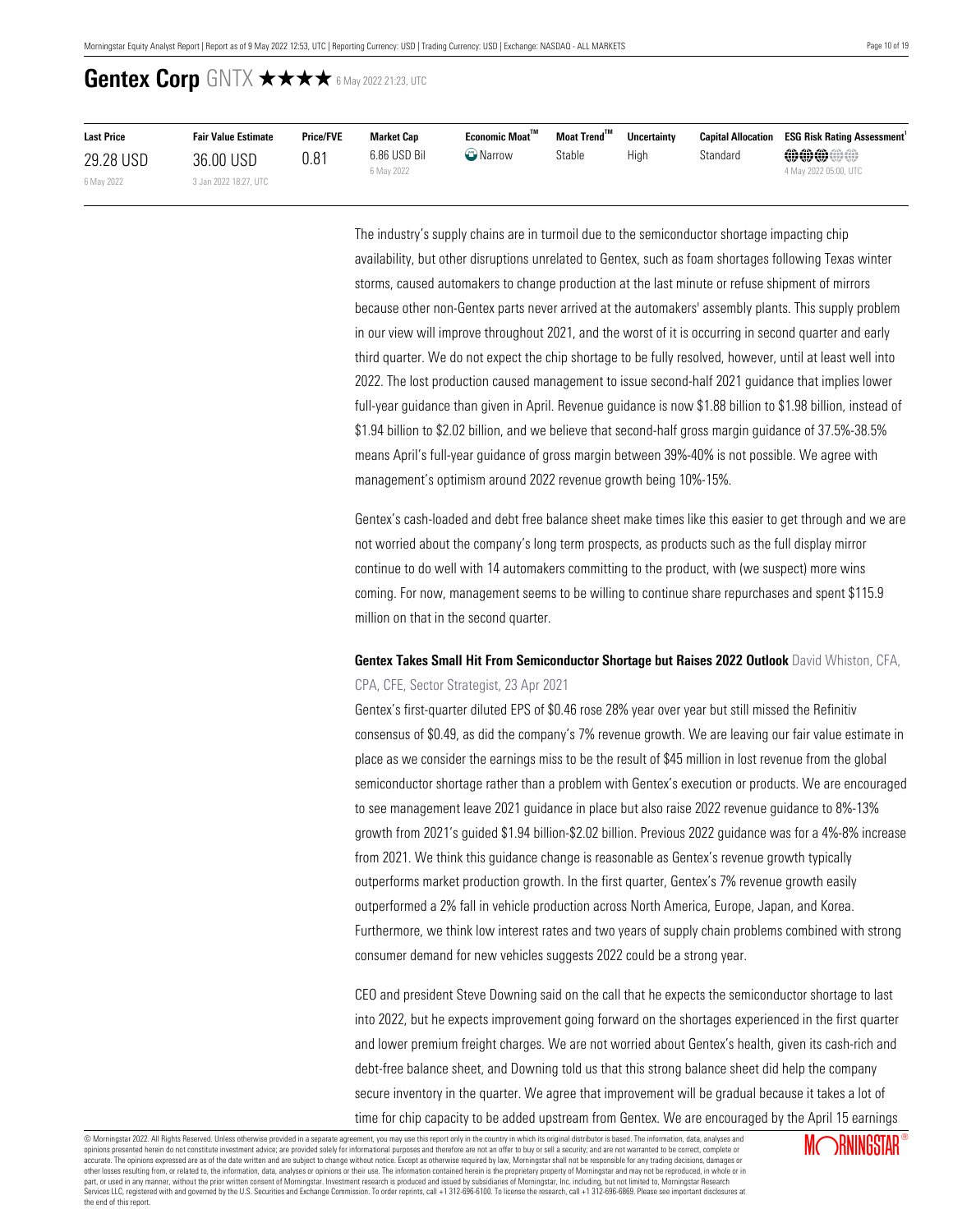| <b>Last Price</b> | <b>Fair Value Estimate</b> | <b>Price/FVE</b> | <b>Market Cap</b>          | Economic Moat <sup>™</sup> | Moat Trend <sup>™</sup> | <b>Uncertainty</b> | <b>Capital Allocation</b> | <b>ESG Risk Rating Assessment'</b>    |
|-------------------|----------------------------|------------------|----------------------------|----------------------------|-------------------------|--------------------|---------------------------|---------------------------------------|
| 29.28 USD         | 36.00 USD                  | 0.81             | 6.86 USD Bil<br>6 May 2022 | Narrow                     | Stable                  | High               | Standard                  | <b>@@@@@</b><br>4 May 2022 05:00, UTC |
| 6 May 2022        | 3 Jan 2022 18:27, UTC      |                  |                            |                            |                         |                    |                           |                                       |

call comments from Taiwan Semiconductor Manufacturing CEO C.C. Wei, who said he expects the shortage to be greatly reduced for his company's automotive business by third quarter. We expect shortages to continue into 2022, but we think the first half of 2021 will be the worst of it.

**Gentex Ends 2020 With Record Quarter** David Whiston, CFA, CPA, CFE, Sector Strategist, 29 Jan 2021 Gentex reported an excellent fourth quarter to end 2020 with diluted EPS up 48.7% year over year to \$0.58, besting the Refinitiv consensus of \$0.50 and setting an all-time Gentex record. Roughly low- to mid-teens unit percentage growth in all mirror segments (versus only a 3% rise in global light vehicle production), and robust demand for advanced feature products such as the full-display mirror, enabled Gentex's revenue to rise 19.4% to a quarterly record \$529.9 million, well above Refinitiv consensus of \$482.97 million. This mix shift, favorable operating leverage, and Gentex achieving purchasing cost reductions upstream enabled an impressive 440-basis-point gross margin improvement to 40.9%, the best level since second-quarter 2004. We are not changing our fair value estimate, but we will reassess all valuation inputs after the 10-K is filed.

We continue to see Gentex in a dominant position for supplying autodimming mirrors and see upside to its new product offerings such as the integrated toll module, airplane windows, and in the long-term healthcare applications such as lighting for operating rooms and iris identification and smoking detection for the interior of autonomous vehicle fleets. The company's fortress balance sheet is now once again debt free, and its cash hoard of \$612.6 million suggests Gentex will have no problem investing for future innovation while also funding present operations. Management also continues to repurchase Gentex stock, with 4% of shares bought back in full-year 2020 via \$288.5 million in spending at an average price of \$27.10 notably below current levels, so the money was not wasted in our view. Authorization for 9.4 million shares remains, and we'd expect the board to approve more buybacks when necessary.

**We Believe Gentex's Third Quarter Shows the Chance for a Strong 2021** David Whiston, CFA, CPA, CFE, Sector Strategist, 23 Oct 2020

Gentex reported a 9.1% year-over-year increase in third quarter diluted EPS with the \$0.48 posted beating Refinitiv's consensus of \$0.41. Revenue fell 0.7% but was the second-highest total ever recorded other than third-quarter 2019, so the good quarter faced a tough comparable. In light of 2020 trending better than modeled as a recovery from the pandemic is happening faster than expected in the spring, Gentex introducing 2021 revenue guidance of 15%-20% growth from 2020, cost reductions from second quarter in our view enabling the chance of gross margins next year of nearly 40%, and the time value of money, we are increasing our fair value estimate to \$31 from \$25.

We expect for at least through 2021, provided there is not another pandemic-induced shutdown, that the \$35 million in savings realized from salaried headcount reductions in second quarter, combined with

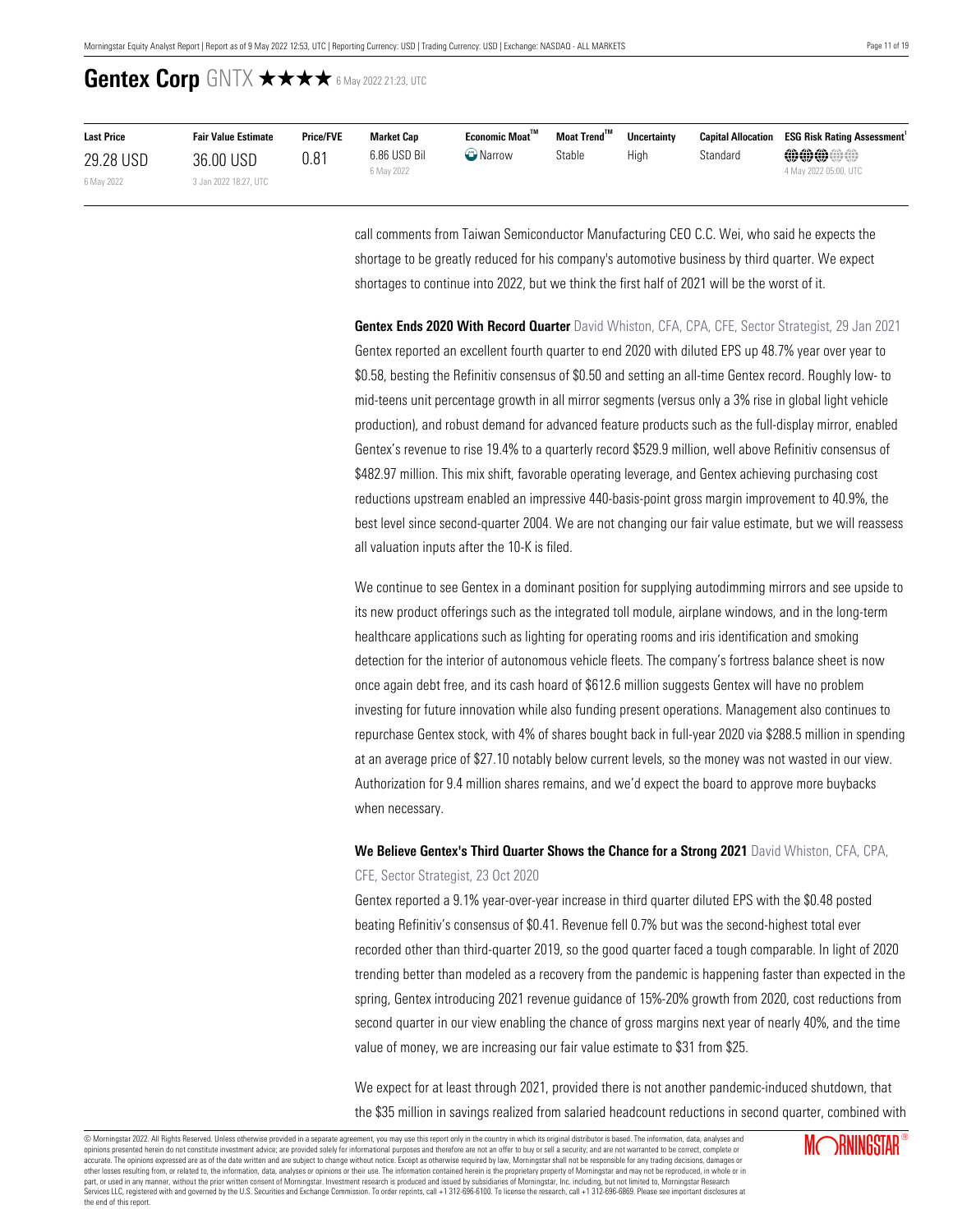| <b>Last Price</b> | <b>Fair Value Estimate</b> | <b>Price/FVE</b> | Market Cap                 | Economic Moat <sup>™</sup> | Moat Trend™ | <b>Uncertainty</b> | <b>Capital Allocation</b> | <b>ESG Risk Rating Assessment</b>     |
|-------------------|----------------------------|------------------|----------------------------|----------------------------|-------------|--------------------|---------------------------|---------------------------------------|
| 29.28 USD         | 36.00 USD                  | 0.81             | 6.86 USD Bil<br>6 May 2022 | <b>O</b> Narrow            | Stable      | Hiah               | Standard                  | <b>@@@@#</b><br>4 May 2022 05:00, UTC |
| 6 May 2022        | 3 Jan 2022 18:27, UTC      |                  |                            |                            |             |                    |                           |                                       |

continued volume recovery from the coronavirus, should enable strong quarters for Gentex. Management is also willing to frequently repurchase its shares, and the company should be debt free by the end of 2020 with only \$25 million in borrowings outstanding on the credit line. The balance sheet is a fortress in our opinion, with \$612.1 million of cash and investments, and continued rollout of new high tech products, such as the full display mirror and the integrated toll module, should lead to strong earnings growth for a while. Upside also exists should aircraft production rebound because the autodimming windows product currently on the Boeing 787 will eventually get new business from the Boeing 777X and yet to be named Airbus planes per prior Gentex announcements.

The share buyback program has 11.9 million shares of authorization left, and the company repurchased 1.2 million in third quarter at an average price per share of \$26.93. We expect the board will not hesitate to authorize more buybacks over time. IM

© Morningstar 2022. All Rights Reserved. Unless otherwise provided in a separate agreement, you may use this report only in the country in which its original distributor is based. The information, data, analyses and opinions presented herein do not constitute investment advice; are provided solely for informational purposes and therefore are not an offer to buy or sell a security; and are not warranted to be correct, complete or accurate. The opinions expressed are as of the date written and are subject to change without notice. Except as otherwise required by law, Morningstar shall not be responsible for any trading decisions, damages or<br>other lo part, or used in any manner, without the prior written consent of Morningstar. Investment research is produced and issued by subsidiaries of Morningstar, Inc. including, but not limited to, Morningstar Research<br>Services LL the end of this report.

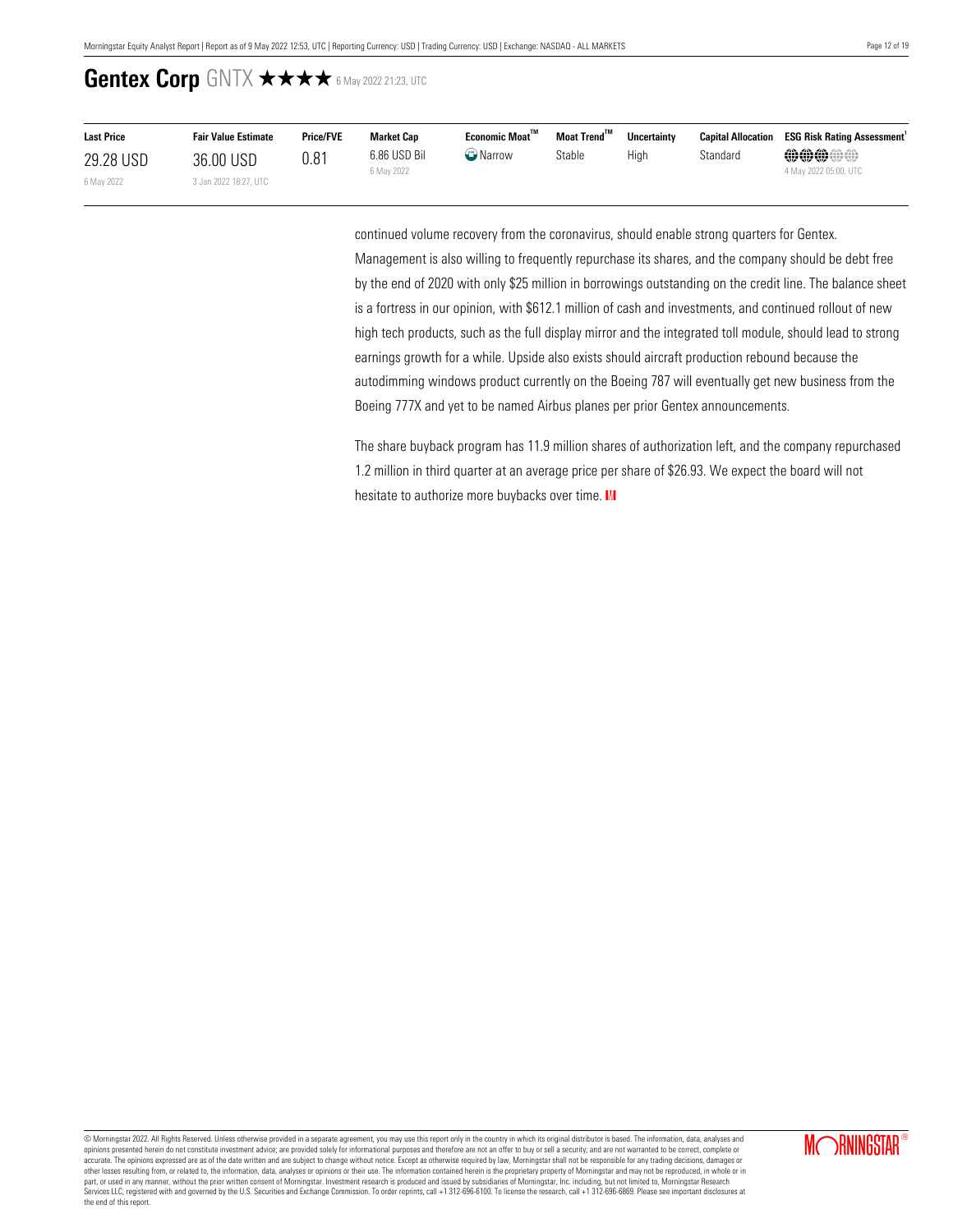### Competitors Price vs. Fair Value



Total Return % as of 6 May 2022. Last Close as of 6 May 2022. Fair Value as of 29 Apr 2022 22:02, UTC.



Total Return % as of 6 May 2022. Last Close as of 6 May 2022. Fair Value as of 3 May 2022 19:17, UTC.

© Morningstar 2022. All Rights Reserved. Unless otherwise provided in a separate agreement, you may use this report only in the country in which its original distributor is based. The information, data, analyses and opinions presented herein do not constitute investment advice; are provided solely for informational purposes and therefore are not an offer to buy or sell a security; and are not warranted to be correct, complete or accurate. The opinions expressed are as of the date written and are subject to change without notice. Except as otherwise required by law, Morningstar shall not be responsible for any trading decisions, damages or<br>other lo part, or used in any manner, without the prior written consent of Morningstar. Investment research is produced and issued by subsidiaries of Morningstar, Inc. including, but not limited to, Morningstar Research<br>Services LL the end of this report.



**MORNINGSTAR**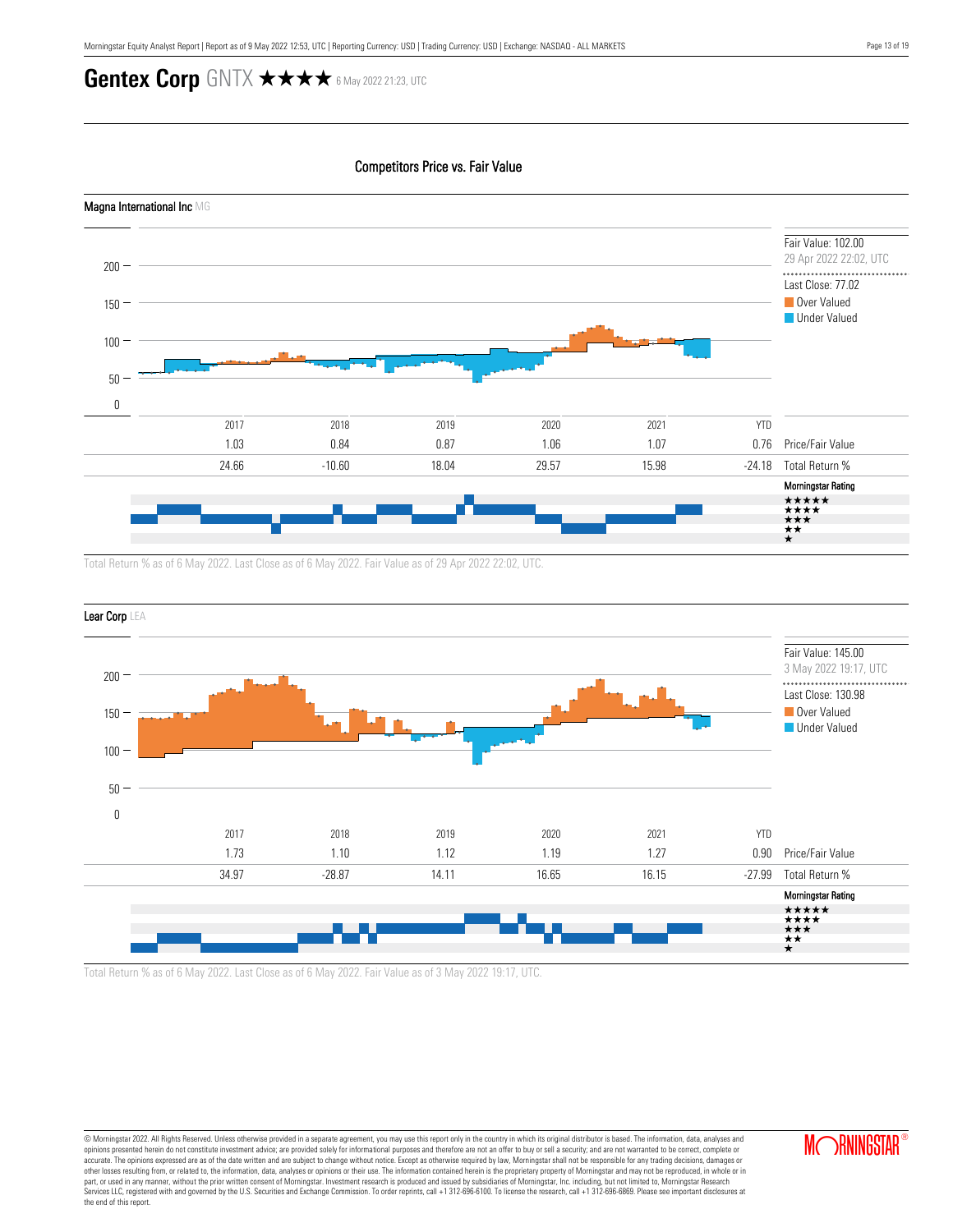

Total Return % as of 6 May 2022. Last Close as of 6 May 2022. Fair Value as of 6 May 2022 02:20, UTC.

© Morningstar 2022. All Rights Reserved. Unless otherwise provided in a separate agreement, you may use this report only in the country in which its original distributor is based. The information, data, analyses and<br>opinio accurate. The opinions expressed are as of the date written and are subject to change without notice. Except as otherwise required by law, Morningstar shall not be responsible for any trading decisions, damages or<br>other lo part, or used in any manner, without the prior written consent of Morningstar. Investment research is produced and issued by subsidiaries of Morningstar, Inc. including, but not limited to, Morningstar Research<br>Services LL the end of this report.

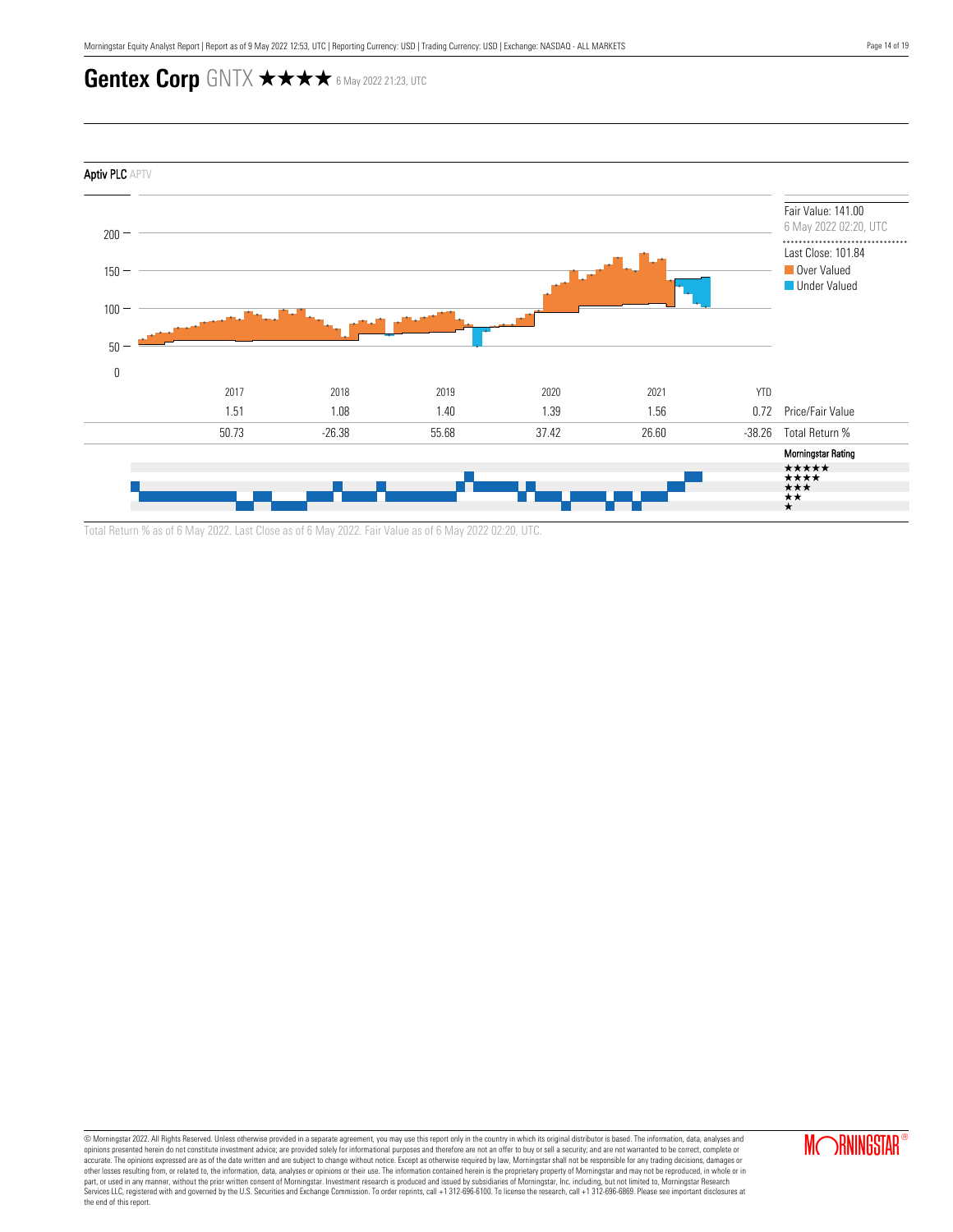<span id="page-14-0"></span>

| <b>Last Price</b><br>29.28 USD                      | <b>Fair Value Estimate</b><br>36.00 USD<br>3 Jan 2022 18:27, UTC | <b>Price/FVE</b><br>0.81 | <b>Market Cap</b><br>6.86 USD Bil<br>6 May 2022 |                                 | Economic Moat $^{\text{TM}}$<br>$\bigcirc$ Narrow |                        | Moat Trend™<br>Stable           | <b>Uncertainty</b><br>High | <b>Capital Allocation</b><br>Standard |                          |                          | <b>ESG Risk Rating Assessment</b><br>000000<br>4 May 2022 05:00, UTC |                          |
|-----------------------------------------------------|------------------------------------------------------------------|--------------------------|-------------------------------------------------|---------------------------------|---------------------------------------------------|------------------------|---------------------------------|----------------------------|---------------------------------------|--------------------------|--------------------------|----------------------------------------------------------------------|--------------------------|
| 6 May 2022                                          | <b>Morningstar Historical Summary</b>                            |                          |                                                 |                                 |                                                   |                        |                                 |                            |                                       |                          |                          |                                                                      |                          |
|                                                     |                                                                  |                          |                                                 |                                 |                                                   |                        |                                 |                            |                                       |                          |                          |                                                                      |                          |
| <b>Financials</b> as of 31 Mar 2022                 |                                                                  |                          |                                                 |                                 |                                                   |                        |                                 |                            |                                       |                          |                          |                                                                      |                          |
| Fiscal Year, ends 31 Dec                            |                                                                  | 2012                     | 2013                                            | 2014                            | 2015                                              | 2016                   | 2017                            | 2018                       | 2019                                  | 2020                     | 2021                     | <b>YTD</b>                                                           | <b>TTM</b>               |
| Revenue (USD Mil)                                   |                                                                  | 1,100                    | 1,172                                           | 1,376                           | 1,544                                             | 1.679                  | 1,795                           | 1,834                      | 1,859                                 | 1,688                    | 1,731                    | 468                                                                  | 1,716                    |
| Revenue Growth %                                    |                                                                  | 7.4                      | 6.6                                             | 17.4                            | 12.2                                              | 8.8                    | 6.9                             | 2.2                        | 1.4                                   | $-9.2$                   | 2.6                      | $-3.2$                                                               | $-0.1$                   |
| <b>EBITDA (USD Mil)</b>                             |                                                                  | 290                      | 368                                             | 476                             | 539                                               | 600                    | 623                             | 610                        | 593                                   | 504                      | 509                      | 128                                                                  | 478                      |
| <b>EBITDA Margin %</b>                              |                                                                  | 26.3                     | 31.4                                            | 34.6                            | 34.9                                              | 35.8                   | 34.7                            | 33.3                       | 31.9                                  | 29.9                     | 29.4                     | 27.3                                                                 | 27.8                     |
| Operating Income (USD Mil)                          |                                                                  | 239                      | 305                                             | 399                             | 459                                               | 512                    | 523                             | 508                        | 489                                   | 400                      | 410                      | 103                                                                  | 379                      |
| Operating Margin %                                  |                                                                  | 21.8                     | 26.0                                            | 29.0                            | 29.7                                              | 30.5                   | 29.2                            | 27.7                       | 26.3                                  | 23.7                     | 23.7                     | 22.1                                                                 | 22.1                     |
| Net Income (USD Mil)                                |                                                                  | 169                      | 223                                             | 289                             | 318                                               | 348                    | 407                             | 438                        | 425                                   | 348                      | 361                      | 88                                                                   | 335                      |
| Net Margin %                                        |                                                                  | 15.3                     | 19.0                                            | 21.0                            | 20.6                                              | 20.7                   | 22.7                            | 23.9                       | 22.6                                  | 20.3                     | 20.5                     | 18.4                                                                 | 19.2                     |
| Diluted Shares Outstanding (Mil)                    |                                                                  | 288                      | 289                                             | 294                             | 296                                               | 291                    | 288                             | 270                        | 253                                   | 244                      | 237                      | 233                                                                  | 234                      |
| Diluted Earnings Per Share (USD)                    |                                                                  | 0.59                     | 0.77                                            | 0.98                            | 1.08                                              | 1.19                   | 1.41                            | 1.62                       | 1.66                                  | 1.41                     | 1.50                     | 0.37                                                                 | 1.41                     |
| Dividends Per Share (USD)                           |                                                                  | 0.26                     | 0.28                                            | 0.31                            | 0.34                                              | 0.36                   | 0.39                            | 0.33                       | 0.46                                  | 0.48                     | 0.60                     | 0.12                                                                 | 0.60                     |
| Valuation as of 29 Apr 2022                         |                                                                  |                          |                                                 |                                 |                                                   |                        |                                 |                            |                                       |                          |                          |                                                                      |                          |
|                                                     |                                                                  | 2012                     | 2013                                            | 2014                            | 2015                                              | 2016                   | 2017                            | 2018                       | 2019                                  | 2020                     |                          | 2021 Recent Otr                                                      | <b>TTM</b>               |
| Price/Sales                                         |                                                                  | 2.5                      | 4.3                                             | 3.9                             | 3.2                                               | 3.5                    | 3.5                             | 3.0                        | 4.0                                   | 5.2                      | 4.5                      | 4.0                                                                  | 4.0                      |
| Price/Earnings                                      |                                                                  | 16.1                     | 24.6                                            | 18.2                            | 15.8                                              | 16.4                   | 16.6                            | 12.1                       | 17.5                                  | 27.8                     | 20.2                     | 19.5                                                                 | 20.8                     |
| Price/Cash Flow                                     |                                                                  | 10.5                     | 15.5                                            | 16.4                            | 12.4                                              | 13.6                   | 13.0                            | 10.2                       | 13.8                                  | 18.5                     | 19.1                     | 19.0                                                                 | 19.1                     |
| Dividend Yield %<br>Price/Book                      |                                                                  | 2.71<br>2.4              | 1.67<br>3.8                                     | 1.66<br>3.6                     | 2.06<br>2.8                                       | 1.78<br>3.1            | 1.81<br>2.9                     | 2.13<br>2.8                | 1.57<br>3.8                           | 1.4<br>4.4               | 1.38<br>4.4              | 1.65<br>3.5                                                          | 1.64<br>3.6              |
| EV/EBITDA                                           |                                                                  | 7.7                      | 13.2                                            | 10.8                            | 8.0                                               | 8.6                    | 8.3                             | 7.9                        | 11.5                                  | 15.6                     | 15.3                     | 0.0                                                                  | 0.0                      |
|                                                     | Operating Performance / Profitability as of 31 Mar 2022          |                          |                                                 |                                 |                                                   |                        |                                 |                            |                                       |                          |                          |                                                                      |                          |
| Fiscal Year, ends 31 Dec                            |                                                                  | 2012                     | 2013                                            | 2014                            | 2015                                              | 2016                   | 2017                            | 2018                       | 2019                                  | 2020                     | 2021                     | <b>YTD</b>                                                           | <b>TTM</b>               |
| <b>ROA%</b>                                         |                                                                  | 13.8                     | 14.7                                            | 15.2                            | 15.3                                              | 15.6                   | 17.5                            | 19.7                       | 19.7                                  | 15.7                     | 16.4                     | 4.0                                                                  | 14.9                     |
| <b>ROE %</b>                                        |                                                                  | 15.7                     | 18.2                                            | 19.9                            | 19.3                                              | 19.1                   | 20.5                            | 22.4                       | 22.1                                  | 17.6                     | 18.2                     | 4.5                                                                  | 17.0                     |
| ROIC %                                              |                                                                  | 15.7                     | 14.9                                            | 16.8                            | 16.8                                              | 17.2                   | 20.1                            | 22.4                       | 22.1                                  | 17.6                     | 18.2                     | 4.5                                                                  | 17.0                     |
| Asset Turnover                                      |                                                                  | 0.9                      | 0.8                                             | 0.7                             | 0.7                                               | 0.8                    | 0.8                             | 0.8                        | 0.9                                   | 0.8                      | 0.8                      | 0.2                                                                  | 0.8                      |
| <b>Financial Leverage</b>                           |                                                                  |                          |                                                 |                                 |                                                   |                        |                                 |                            |                                       |                          |                          |                                                                      |                          |
| Fiscal Year, ends 31 Dec                            |                                                                  | 2012                     | 2013                                            | 2014                            | 2015                                              | 2016                   | 2017                            | 2018                       | 2019                                  | 2020                     |                          | 2021 Recent Otr                                                      | <b>TTM</b>               |
| Debt/Capital %                                      |                                                                  |                          | 16.7                                            | 14.1                            | 11.6                                              | 8.5                    | $\overline{\phantom{0}}$        | —                          |                                       |                          |                          |                                                                      |                          |
| Equity/Assets %                                     |                                                                  | 88.6                     | 75.3                                            | 77.7                            | 80.2                                              | 82.7                   | 87.1                            | 89.3                       | 89.4                                  | 89.4                     | 90.9                     | 88.5                                                                 | $\overline{\phantom{0}}$ |
| <b>Total Debt/EBITDA</b><br>EBITDA/Interest Expense |                                                                  |                          | 0.7                                             | 0.6<br>$\overline{\phantom{0}}$ | 0.4<br>$\overline{\phantom{0}}$                   | 0.3<br>$\qquad \qquad$ | 0.1<br>$\overline{\phantom{0}}$ | $\overline{\phantom{a}}$   |                                       | $\overline{\phantom{0}}$ | $\overline{\phantom{a}}$ |                                                                      |                          |
|                                                     |                                                                  |                          |                                                 |                                 |                                                   |                        |                                 |                            |                                       |                          |                          |                                                                      |                          |

### **Morningstar Analyst Historical/Forecast Summary** as of 22 Apr 2022

| <b>Financials</b>                |        |       | <b>Estimates</b> |       |       |
|----------------------------------|--------|-------|------------------|-------|-------|
| Fiscal Year, ends 31 Dec         | 2020   | 2021  | 2022             | 2023  | 2024  |
| Revenue (USD Mil)                | 1.688  | 1.731 | 1.912            | 2.245 | 2,492 |
| Revenue Growth %                 | $-9.2$ | 2.6   | 10.4             | 17.5  | 11.0  |
| <b>EBITDA (USD Mil)</b>          | 504    | 509   | 539              | 696   | 821   |
| EBITDA Margin %                  | 29.9   | 29.4  | 28.2             | 31.0  | 33.0  |
| Operating Income (USD Mil)       | 400    | 410   | 434              | 584   | 697   |
| Operating Margin %               | 23.7   | 23.7  | 22.7             | 26.0  | 28.0  |
| Net Income (USD Mil)             | 345    | 355   | 372              | 480   | 572   |
| Net Margin %                     | 20.4   | 20.5  | 19.5             | 21.4  | 23.0  |
| Diluted Shares Outstanding (Mil) | 244    | 237   | 225              | 216   | 208   |
| Diluted Earnings Per Share(USD)  | 1.41   | 1.50  | 1.66             | 2.22  | 2.74  |
| Dividends Per Share(USD)         | 0.48   | 0.48  | 0.50             | 0.54  | 0.58  |

| <b>Forward Valuation</b> | <b>Estimates</b> |      |      |                 |      |
|--------------------------|------------------|------|------|-----------------|------|
|                          | 2020             | 2021 | 2022 | 2023            | 2024 |
| Price/Sales              | 4.9              | 4.8  | 3.6  | 3.1             | 2.8  |
| Price/Earnings           | 24 1             | 23.2 | 17 6 | 13 <sub>2</sub> | 10.7 |
| Price/Cash Flow          | 20.0             | 28.1 | 18.1 | 14.6            | 122  |
| Dividend Yield %         | 1 41             | 1.38 | 1 71 | 184             | 1.98 |
| Price/Book               |                  |      |      |                 |      |
| <b>FV/FRITDA</b>         | 15.5             | 154  | 12 በ | 93              | 7.9  |

© Morningstar 2022. All Rights Reserved. Unless otherwise provided in a separate agreement, you may use this report only in the country in which its original distributor is based. The information, data, analyses and<br>opinio accurate. The opinions expressed are as of the date written and are subject to change without notice. Except as otherwise required by law, Morningstar shall not be responsible for any trading decisions, damages or<br>other lo the end of this report.

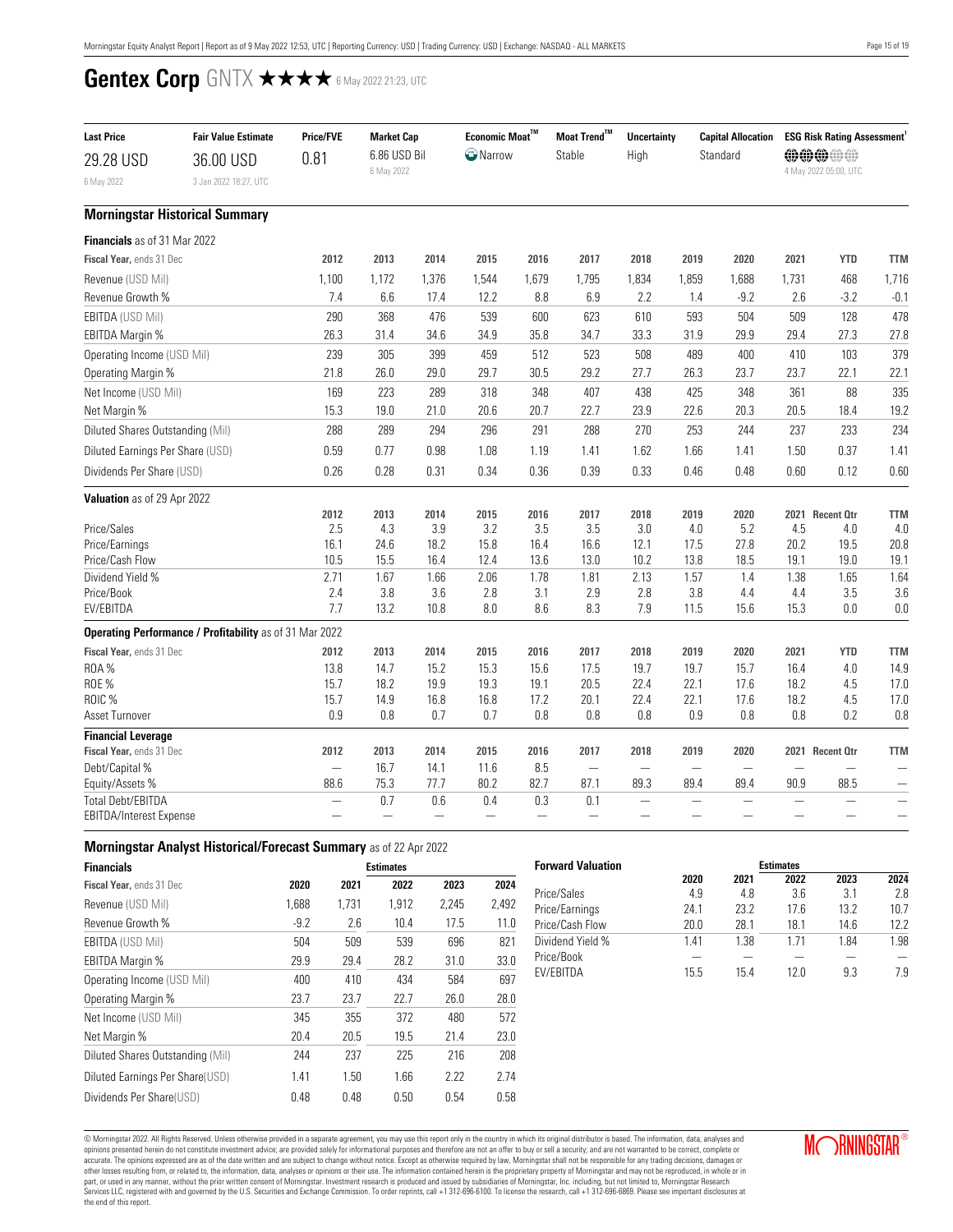# **Research Methodology for Valuing Companies**

#### <span id="page-15-0"></span>**Overview**

At the heart of our valuation system is a detailed projection of a company's future cash flows, resulting from our analysts' research. Analysts create custom industry and company assumptions to feed income statement, balance sheet, and capital investment assumptions into our globally standardized, proprietary discounted cash flow, or DCF, modeling templates. We use scenario analysis, indepth competitive advantage analysis, and a variety of other analytical tools to augment this process. Moreover, we think analyzing valuation through discounted cash flows presents a better lens for viewing cyclical companies, high-growth firms, businesses with finite lives (e.g., mines), or companies expected to generate negative earnings over the next few years. That said, we don't dismiss multiples altogether but rather use them as supporting cross-checks for our DCF-based fair value estimates. We also acknowledge that DCF models offer their own challenges (including a potential proliferation of estimated inputs and the possibility that the method may miss shortterm market-price movements), but we believe these negatives are mitigated by deep analysis and our longterm approach.

Morningstar's equity research group ("we," "our") believes that a company's intrinsic worth results from the future cash flows it can generate. The Morningstar Rating for stocks identifies stocks trading at a discount or premium to their intrinsic worth—or fair value estimate, in Morningstar terminology. Five-star stocks sell for the biggest risk adjusted discount to their fair values, whereas 1-star stocks trade at premiums to their intrinsic worth.

Four key components drive the Morningstar rating: (1) our assessment of the firm's economic moat, (2) our estimate of the stock's fair value, (3) our uncertainty around that fair value estimate and (4) the current market price. This process ultimately culminates in our singlepoint star rating.

#### **1. Economic Moat**

The concept of an economic moat plays a vital role not only in our qualitative assessment of a firm's long-term investment potential, but also in the actual calculation of our fair value estimates. An economic moat is a structural feature that allows a firm to sustain excess profits over a long period of time. We define economic profits as returns on invested capital (or ROIC) over and above our estimate of a firm's cost of capital, or weighted average cost of capital (or WACC). Without a moat, profits are more susceptible to competition. We have identified five sources of economic moats: intangible assets, switching costs, network effect, cost advantage, and efficient scale.

Companies with a narrow moat are those we believe are more likely than not to achieve normalized excess returns for at least the next 10 years. Wide-moat companies are those in which we have very high confidence that excess returns will remain for 10 years, with excess returns more likely than not to remain for at least 20 years. The longer a firm generates economic profits, the higher its intrinsic value. We believe low-quality, no-moat companies will see their normalized returns gravitate toward the firm's cost of capital more quickly than companies with moats.

When considering a company's moat, we also assess whether there is a substantial threat of value destruction, stemming from risks related to ESG, industry disruption, financial health, or other idiosyncratic issues. In this context, a risk is considered potentially value destructive if its occurrence would eliminate a firm's economic profit on a cumulative or midcycle basis. If we deem the probability of occurrence sufficiently high, we would not characterize the company as possessing an economic moat.

To assess the sustainability of excess profits, analysts perform ongoing assessments of the moat trend. A firm's moat trend is positive in cases where we think its sources of competitive advantage are growing stronger; stable where we don't anticipate changes to competitive advantages over the next several years; or negative when we see signs of deterioration.

#### **2. Estimated Fair Value**

**Stage I: Explicit Forecast**

Combining our analysts' financial forecasts with the firm's economic moat helps us assess how long returns on invested capital are likely to exceed the firm's cost of capital. Returns of firms with a wide economic moat rating are assumed to fade to the perpetuity period over a longer period of time than the returns of narrow-moat firms, and both will fade slower than no-moat firms, increasing our estimate of their intrinsic value.

Our model is divided into three distinct stages:



In this stage, which can last five to 10 years, analysts make full financial statement forecasts, including items such as revenue, profit margins, tax rates, changes in workingcapital accounts, and capital spending. Based on these projections, we calculate earnings before interest, after taxes (EBI) and the net new investment (NNI) to derive our annual free cash flow forecast.

#### **Stage II: Fade**

The second stage of our model is the period it will take the company's return on new invested capital—the return on capital of the next dollar invested ("RONIC")—to decline (or rise) to its cost of capital. During the Stage II period, we use a formula to approximate cash flows in lieu of explicitly modeling the income statement, balance sheet, and cash flow statement as we do in Stage I. The length of the second stage depends on the strength of the company's economic moat. We forecast this period to last anywhere from one year (for companies with no economic moat) to 10–15 years or more (for wide-moat companies). During this period, cash flows are forecast using four assumptions: an average growth rate for EBI over the period, a normalized investment rate, average return on new invested capital (RONIC), and the number of years until perpetuity, when excess returns cease. The investment rate and return on new invested capital decline until a perpetuity value is calculated. In the case of firms that do not earn their cost of capital, we assume marginal ROICs rise to the firm's cost of capital (usually attributable to less reinvestment), and we may truncate the second stage.

#### **Stage III: Perpetuity**

Once a company's marginal ROIC hits its cost of capital, we calculate a continuing value, using a standard perpetuity formula. At perpetuity, we assume that any growth or decline or investment in the business neither creates nor destroys value and that any new investment provides a return in line with estimated WACC.

Because a dollar earned today is worth more than a dollar earned tomorrow, we discount our projections of cash flows in stages I, II, and III to arrive at a total present value of expected future cash flows. Because we are modeling free cash flow to the firm—representing cash available to provide a return to all capital providers—we discount future cash flows using the WACC, which is a weighted average of the costs of equity, debt, and preferred stock (and any other funding sources), using expected future proportionate long-term, market-value weights.

#### **3. Uncertainty Around That Fair Value Estimate**

Morningstar's Uncertainty Rating captures a range of likely potential intrinsic values for a company and uses it to assign the margin of safety required before investing, which in turn explicitly drives our stock star rating system. The Uncertainty Rating represents the analysts' ability to

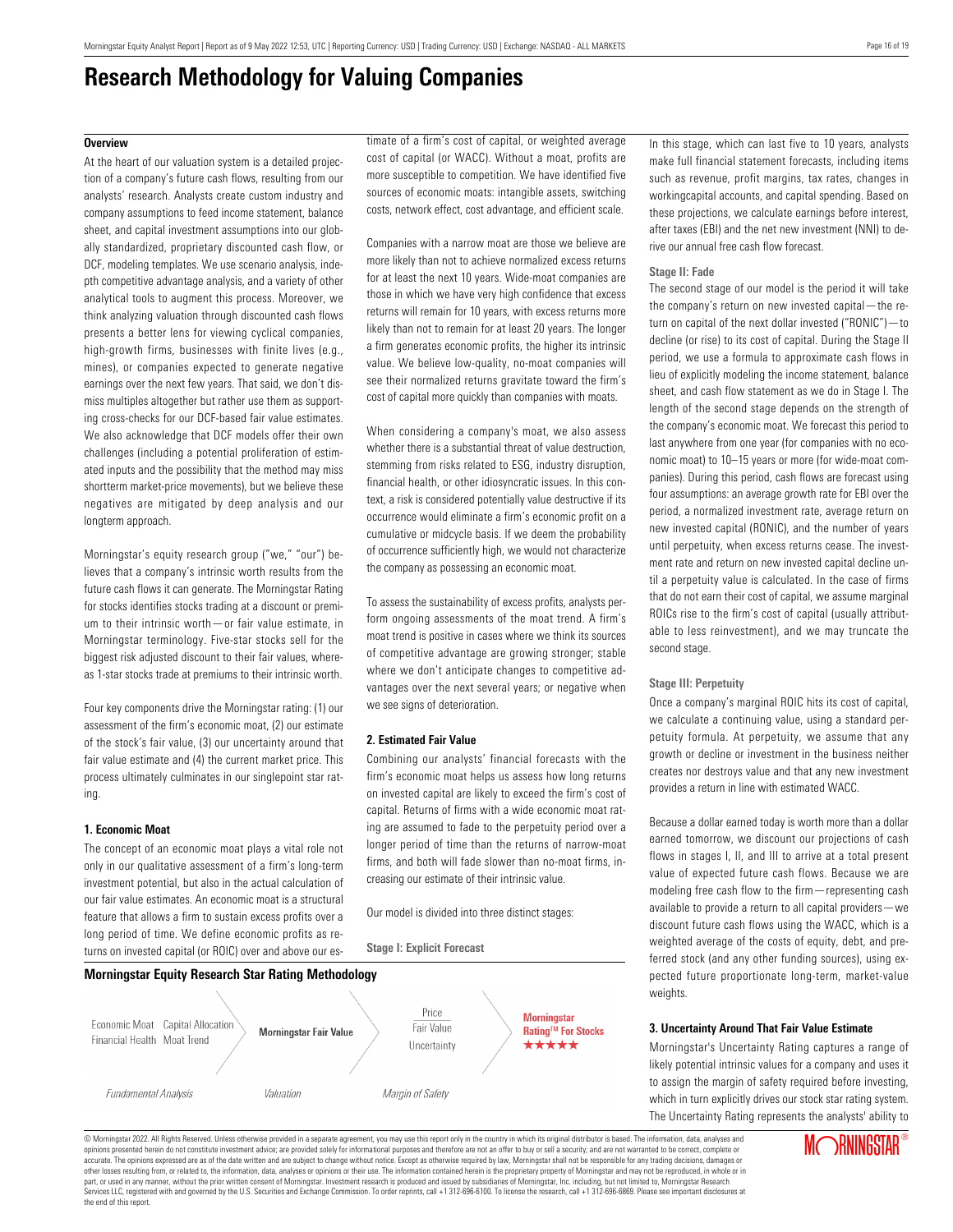$4.5$ 

 $\overline{40}$ 

 $\overline{35}$ 

 $3.0$ 

 $\overline{2.5}$ 

 $\overline{2.0}$ 

 $\overline{1.5}$ 

 $1.0$ 

 $\overline{0.5}$ 

 $0.0$ 

Price/Fair Value

# **Research Methodology for Valuing Companies**

bound the estimated value of the shares in a company **Morningstar Equity Research Star Rating Methodology** around the Fair Value Estimate, based on the characteristics of the business underlying the stock, including operating and financial leverage, sales sensitivity to the overall economy, product concentration, pricing power, exposure to material ESG risks, and other company-specific factors.

Analysts consider at least two scenarios in addition to their base case: a bull case and a bear case. Assumptions are chosen such that the analyst believes there is a 25% probability that the company will perform better than the bull case, and a 25% probability that the company will perform worse than the bear case. The distance between the bull and bear cases is an important indicator of the uncertainty underlying the fair value estimate. In cases where there is less than a 25% probability of an event, but where the event could result in a material decline in value, analysts may adjust the uncertainty rating to reflect the increased risk. Analysts may also make a fair value adjustment to reflect the impact of this event.

Our recommended margin of safety widens as our uncertainty of the estimated value of the equity increases. The more uncertain we are about the estimated value of the equity, the greater the discount we require relative to our estimate of the value of the firm before we would recommend the purchase of the shares. In addition, the uncertainty rating provides guidance in portfolio construction based on risk tolerance.

Our uncertainty ratings for our qualitative analysis are low, medium, high, very high, and extreme.

|                                                    | <b>Margin of Safety</b> |                |  |
|----------------------------------------------------|-------------------------|----------------|--|
| Qualitative Analysis<br><b>Uncertainty Ratings</b> | ★★★★★Rating             | $\star$ Rating |  |
| Low                                                | 20% Discount            | 25% Premium    |  |
| Medium                                             | 30% Discount            | 35% Premium    |  |
| High                                               | 40% Discount            | 55% Premium    |  |
| Very High                                          | 50% Discount            | 75% Premium    |  |
| Extreme                                            | 75% Discount            | 300% Premium   |  |

### **4. Market Price**

The market prices used in this analysis and noted in the report come from exchange on which the stock is listed which we believe is a reliable source.

For more details about our methodology, please go to <https://shareholders.morningstar.com.>

### **Morningstar Star Rating for Stocks**

Once we determine the fair value estimate of a stock, we compare it with the stock's current market price on a daily basis, and the star rating is automatically re-calculated at the market close on every day the market on which the stock is listed is open. Our analysts keep close

tabs on the companies they follow, and, based on thor ough and ongoing analysis, raise or lower their fair value estimates as warranted.

Please note, there is no predefined distribution of stars. That is, the percentage of stocks that earn 5 stars can fluctuate daily, so the star ratings, in the aggregate, can serve as a gauge of the broader market's valuation. When there are many 5-star stocks, the stock market as a whole is more undervalued, in our opinion, than when very few companies garner our highest rating.

We expect that if our base-case assumptions are true the market price will converge on our fair value estimate over time generally within three years (although it is impossible to predict the exact time frame in which market prices may adjust).

Our star ratings are guideposts to a broad audience and individuals must consider their own specific investment goals, risk tolerance, tax situation, time horizon, income needs, and complete investment portfolio, among other factors.

The Morningstar Star Ratings for stocks are defined below:

 $\star \star \star \star$  We believe appreciation beyond a fair risk adjusted return is highly likely over a multiyear time frame. Scenario analysis developed by our analysts indicates that the current market price represents an excessively pessimistic outlook, limiting downside risk and maximizing upside potential.

 $\star \star \star \star$  We believe appreciation beyond a fair risk-adjusted return is likely.

**Annoy** 

 $\star \star \star$  Indicates our belief that investors are likely to receive a fair risk-adjusted return (approximately cost of equity).

 $\star\star$  We believe investors are likely to receive a less than fair risk-adjusted return.

 $\star$  Indicates a high probability of undesirable risk-adjusted returns from the current market price over a multiyear time frame, based on our analysis. Scenario analysis by our analysts indicates that the market is pricing in an excessively optimistic outlook, limiting upside potential and leaving the investor exposed to Capital loss.

### **Other Definitions**

**Last Price:** Price of the stock as of the close of the market of the last trading day before date of the report.

**Capital Allocation Rating:** Our Capital Allocation (or Stewardship) Rating represents our assessment of the quality of management's capital allocation, with particular emphasis on the firm's balance sheet, investments, and shareholder distributions. Analysts consider companies' investment strategy and valuation, balance sheet management, and dividend and share buyback policies. Corporate governance factors are only considered if they are likely to materially impact shareholder value, though either the balance sheet, investment, or shareholder distributions. Analysts assign one of three ratings: "Exem-





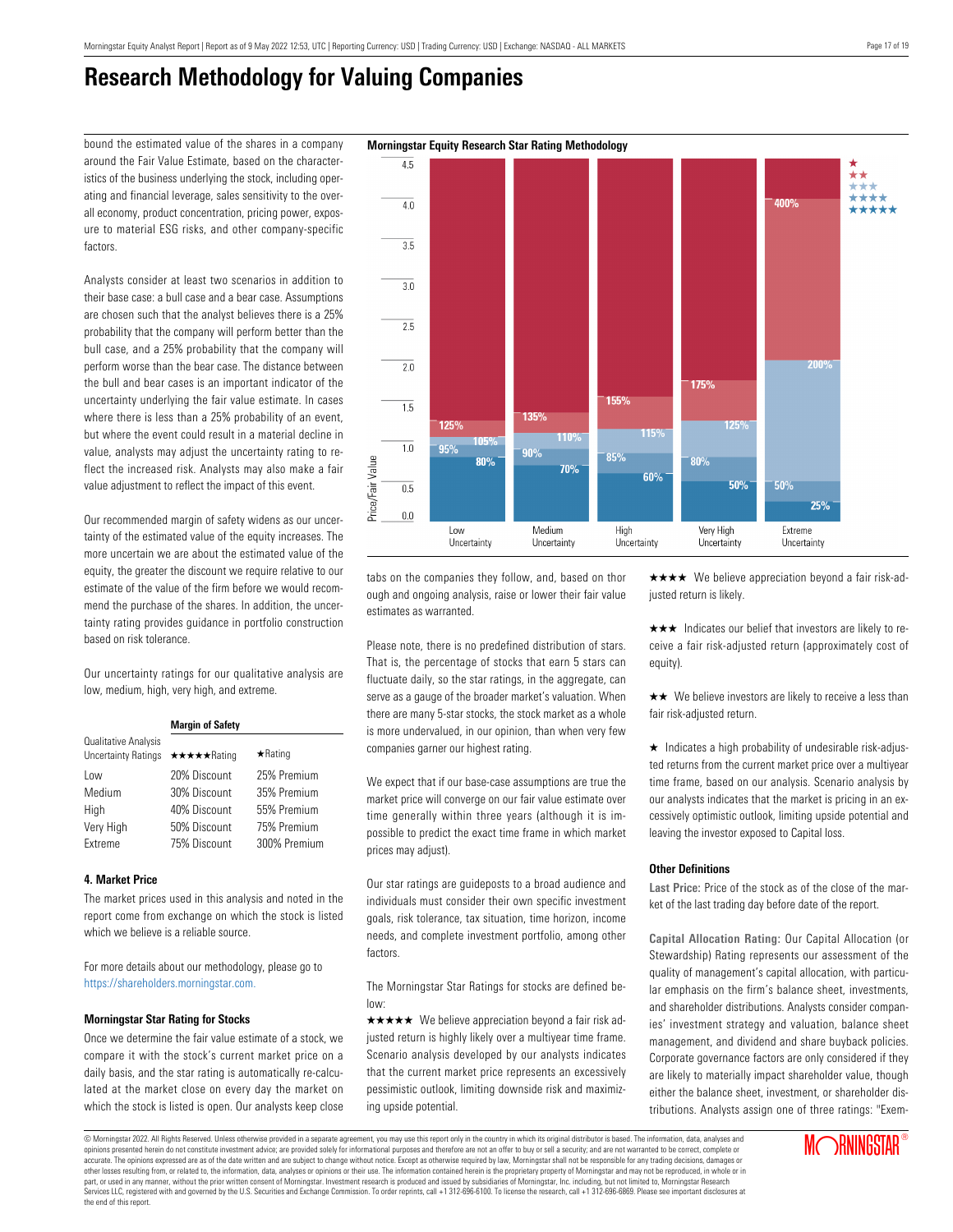# **Research Methodology for Valuing Companies**

plary", "Standard", or "Poor". Analysts judge Capital Allocation from an equity holder's perspective. Ratings are determined on a forward looking and absolute basis. The Standard rating is most common as most managers will exhibit neither exceptionally strong nor poor capital allocation.

Capital Allocation (or Stewardship) analysis published prior to Dec. 9, 2020, was determined using a different process. Beyond investment strategy, financial leverage, and dividend and share buyback policies, analysts also considered execution, compensation, related party transactions, and accounting practices in the rating.

**Capital Allocation Rating:** Our Capital Allocation (or Stewardship) Rating represents our assessment of the quality of management's capital allocation, with particular emphasis on the firm's balance sheet, investments, and shareholder distributions. Analysts consider companies' investment strategy and valuation, balance sheet management, and dividend and share buyback policies. Corporate governance factors are only considered if they are likely to materially impact shareholder value, though either the balance sheet, investment, or shareholder distributions. Analysts assign one of three ratings: "Exemplary", "Standard", or "Poor". Analysts judge Capital Allocation from an equity holder's perspective. Ratings are determined on a forward looking and absolute basis. The Standard rating is most common as most managers will exhibit neither exceptionally strong nor poor capital allocation.

Capital Allocation (or Stewardship) analysis published prior to Dec. 9, 2020, was determined using a different process. Beyond investment strategy, financial leverage, and dividend and share buyback policies, analysts also considered execution, compensation, related party transactions, and accounting practices in the rating.

**Sustainalytics ESG Risk Rating Assessment:**The ESG Risk Rating Assessment is provided by Sustainalytics; a Morningstar company.

Sustainalytics' ESG Risk Ratings measure the degree to which company's economic value at risk is driven by environment, social and governance (ESG) factors.

Sustainalytics analyzes over 1,300 data points to assess a company's exposure to and management of ESG risks. In other words, ESG Risk Ratings measures a company's unmanaged ESG Risks represented as a quantitative score. Unmanaged Risk is measured on an open-ended scale starting at zero (no risk) with lower scores representing less unmanaged risk and, for 95% of cases, the unmanaged ESG Risk score is below 50.

Based on their quantitative scores, companies are grouped into one of five Risk Categories (negligible, low, medium, high, severe). These risk categories are absolute, meaning that a 'high risk' assessment reflects a comparable degree of unmanaged ESG risk across all subindustries covered.

The ESG Risk Rating Assessment is a visual representation of Sustainalytics ESG Risk Categories on a 1 to 5 scale. Companies with Negligible Risk = 5 Globes, Low  $Risk = 4$ , Medium Risk = 3 Globes, High Risk = 2 Globes, Severe Risk = 1 Globe. For more information, please visit sustainalytics.com/esg-ratings/

Ratings should not be used as the sole basis in evaluating a company or security. Ratings involve unknown risks and uncertainties which may cause our expectations not to occur or to differ significantly from what was expected and should not be considered an offer or solicitation to buy or sell a security.

### **Risk Warning**

Please note that investments in securities are subject to market and other risks and there is no assurance or guarantee that the intended investment objectives will be achieved. Past performance of a security may or may not be sustained in future and is no indication of future performance. A security investment return and an investor's principal value will fluctuate so that, when redeemed, an investor's shares may be worth more or less than their original cost. A security's current investment performance may be lower or higher than the investment performance noted within the report. Morningstar's Uncertainty Rating serves as a useful data point with respect to sensitivity analysis of the assumptions used in our determining a fair value price.

#### **General Disclosure**

Unless otherwise provided in a separate agreement, recipients accessing this report may only use it in the country in which the Morningstar distributor is based. Unless stated otherwise, the original distributor of the report is Morningstar Research Services LLC, a U.S.A. domiciled financial institution.

This report is for informational purposes only and has no regard to the specific investment objectives, financial situation or particular needs of any specific recipient. This publication is intended to provide information to assist institutional investors in making their own investment decisions, not to provide investment advice to any specific investor. Therefore, investments discussed and recommendations made herein may not be suitable for all investors: recipients must exercise their own independent judgment as to the suitability of such investments and recommendations in the light of their own investment objectives, experience, taxation status and financial position.

The information, data, analyses and opinions presented herein are not warranted to be accurate, correct, complete or timely. Unless otherwise provided in a separate agreement, neither Morningstar, Inc. or the Equity Research Group represents that the report contents meet all of the presentation and/or disclosure standards applicable in the jurisdiction the recipient is located.

Except as otherwise required by law or provided for in a separate agreement, the analyst, Morningstar, Inc. and the Equity Research Group and their officers, directors and employees shall not be responsible or liable for any trading decisions, damages or other losses resulting from, or related to, the information, data, analyses or opinions within the report. The Equity Research Group encourages recipients recipients of this report to read all relevant issue documents (e.g., prospectus) pertaining to the security concerned, including without limitation, information relevant to its investment objectives, risks, and costs before making an in vestment decision and when deemed necessary, to seek the advice of a legal, tax, and/or accounting professional.

The Report and its contents are not directed to, or intended for distribution to or use by, any person or entity who is a citizen or resident of or located in any locality, state, country or other jurisdiction where such distribution, publication, availability or use would be contrary to law or regulation or which would subject Morningstar, Inc. or its affiliates to any registration or licensing requirements in such jurisdiction.

Where this report is made available in a language other than English and in the case of inconsistencies between the English and translated versions of the report, the English version will control and supersede any ambiguities associated with any part or section of a report that has been issued in a foreign language. Neither the analyst, Morningstar, Inc., or the Equity Research Group guarantees the accuracy of the translations.

This report may be distributed in certain localities, countries and/or jurisdictions ("Territories") by independent third parties or independent intermediaries and/or distributors ("Distributors"). Such Distributors are not acting as agents or representatives of the analyst, Morningstar, Inc. or the Equity Research Group. In Territories where a Distributor distributes our report, the Distributor is solely responsible for complying with all applicable regulations, laws, rules, circulars, codes and guidelines established by local and/or regional regulatory bodies, including laws in connection with the distribution third-party research reports.

### **Conflicts of Interest**

 $\blacktriangleright$  No interests are held by the analyst with respect to the security subject of this investment research report.